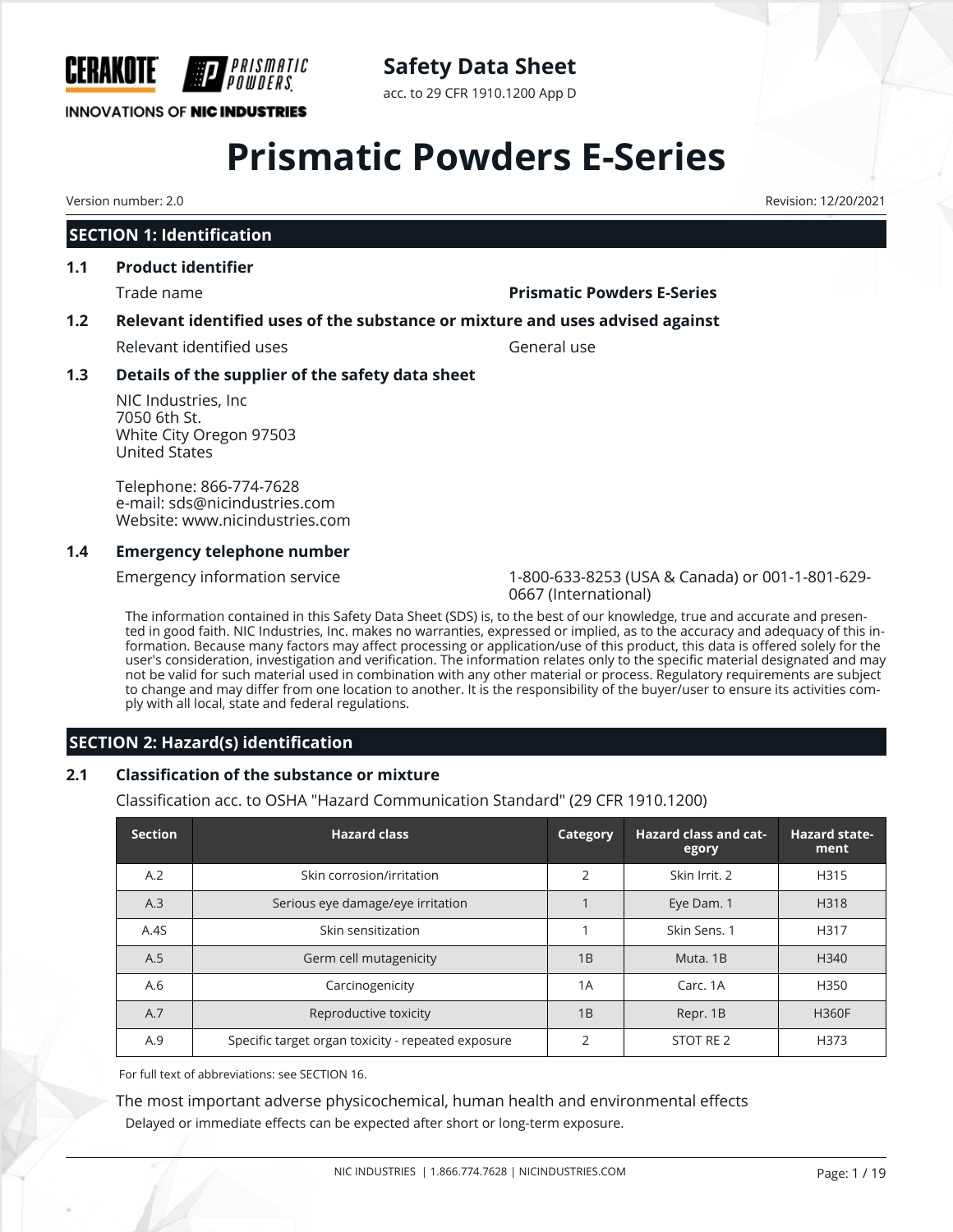

**Safety Data Sheet**

acc. to 29 CFR 1910.1200 App D

## **Prismatic Powders E-Series**

Version number: 2.0 Revision: 12/20/2021

#### **2.2 Label elements**

Labelling acc. to OSHA "Hazard Communication Standard" (29 CFR 1910.1200)

- Signal word **DANGER**
- Pictograms

GHS05, GHS07, GHS08



| - Hazard statements        |                                                                    |
|----------------------------|--------------------------------------------------------------------|
| H315                       | Causes skin irritation.                                            |
| H317                       | May cause an allergic skin reaction.                               |
| H318                       | Causes serious eye damage.                                         |
| H340                       | May cause genetic defects.                                         |
| H350                       | May cause cancer.                                                  |
| <b>H360F</b>               | May damage fertility.                                              |
| H373                       | May cause damage to organs through prolonged or repeated exposure. |
| - Precautionary statements |                                                                    |
|                            |                                                                    |

| Proceed crotically beatening its |                                                                                                                                     |
|----------------------------------|-------------------------------------------------------------------------------------------------------------------------------------|
| P <sub>201</sub>                 | Obtain special instructions before use.                                                                                             |
| P260                             | Do not breathe dust/fume/gas/mist/vapors/spray.                                                                                     |
| P <sub>272</sub>                 | Contaminated work clothing must not be allowed out of the workplace.                                                                |
| P280                             | Wear protective gloves.                                                                                                             |
| P302+P352                        | If on skin: Wash with plenty of water.                                                                                              |
| P305+P351+P338                   | If in eyes: Rinse cautiously with water for several minutes. Remove contact lenses, if present and<br>easy to do. Continue rinsing. |
| P310                             | Immediately call a poison center/doctor.                                                                                            |
| P321                             | Specific treatment (see on this label).                                                                                             |
| P362                             | Take off contaminated clothing and wash it before reuse.                                                                            |
| P363                             | Wash contaminated clothing before reuse.                                                                                            |
| P405                             | Store locked up.                                                                                                                    |
| P501                             | Dispose of contents/container to industrial combustion plant.                                                                       |
|                                  |                                                                                                                                     |

- Hazardous ingredients for labelling reaction product: bisphenol-A-(epichlorhydrin), epoxy resin (number average molecular weight ≤ 700), 1,3,5-tris(oxiranylmethyl)-1,3,5-triazine-2,4,6(1H,3H,5H)-trione, bisphenol A, Carbon black, Poly(Bisphenol A-co-epichlorohydrin), glycidyl endcapped, nickel powder

#### **2.3 Other hazards**

Hazards not otherwise classified

Contains epoxy constituents. May produce an allergic reaction. May be harmful if swallowed (GHS category 5: acutely toxic - oral). May be harmful if inhaled (GHS category 5: acutely toxic - inhalation). Very toxic to aquatic life with long lasting effects (GHS category 1: aquatic toxicity - acute and/or chronic).

#### Endocrine disrupting properties

Contains an endocrine disruptor (EDC) in a concentration of  $\geq 0.1\%$ .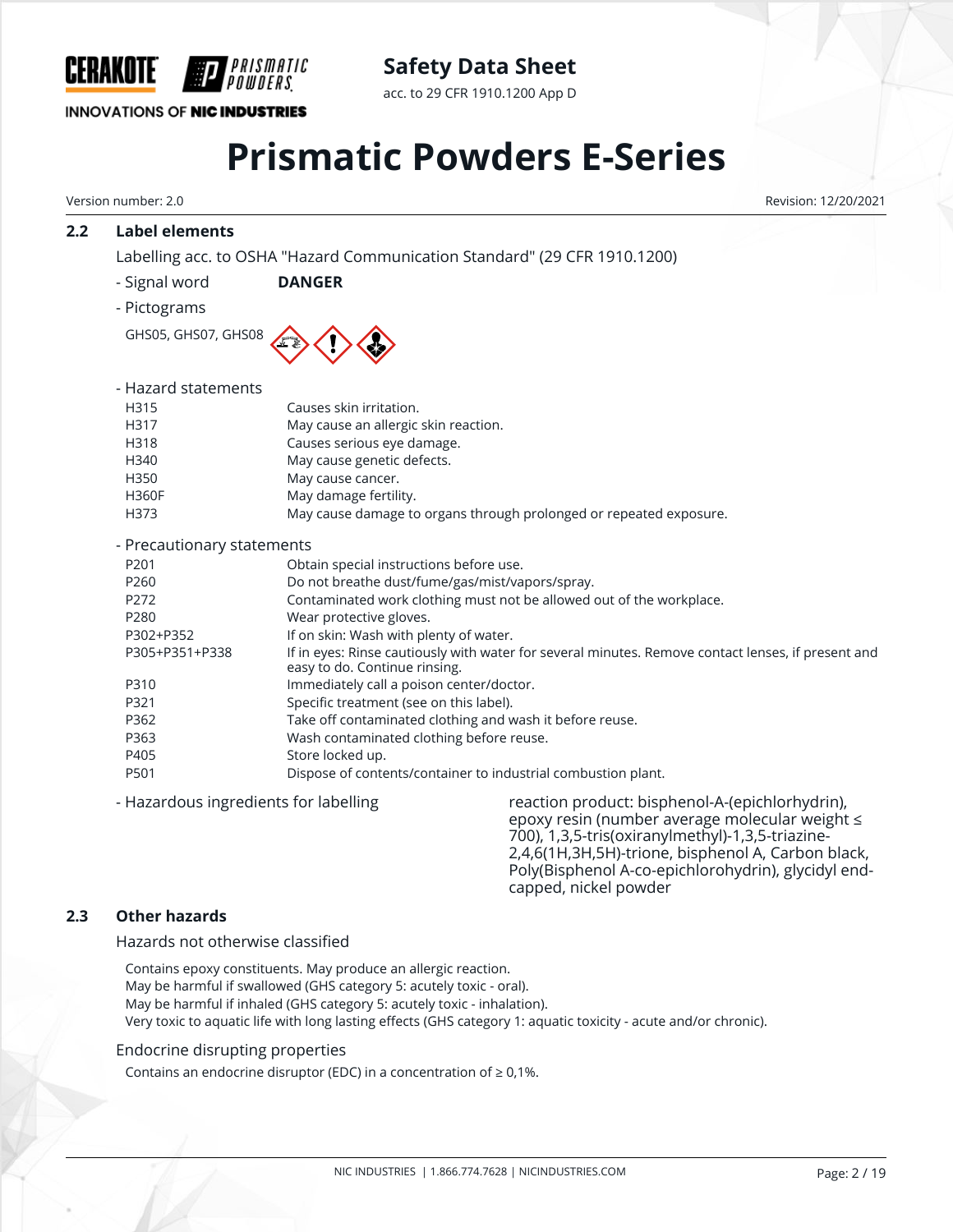

### **Safety Data Sheet**

acc. to 29 CFR 1910.1200 App D

## **Prismatic Powders E-Series**

Version number: 2.0 Revision: 12/20/2021

#### **SECTION 3: Composition/information on ingredients**

#### **3.1 Substances**

Not relevant (mixture)

#### **3.2 Mixtures**

Description of the mixture

| <b>Name of substance</b>                                                                               | <b>Identifier</b>           | Wt%       |
|--------------------------------------------------------------------------------------------------------|-----------------------------|-----------|
| reaction product: bisphenol-A-(epichlorhydrin), epoxy<br>resin (number average molecular weight ≤ 700) | CAS No<br>25068-38-6        | $50 - 75$ |
| Titanium dioxide                                                                                       | <b>CAS No</b><br>13463-67-7 | $10 - 25$ |
| Poly(Bisphenol A-co-epichlorohydrin), glycidyl end-<br>capped                                          | CAS No<br>25036-25-3        | $10 - 25$ |
| 1,3,5-tris(oxiranylmethyl)-1,3,5-triazine-<br>2,4,6(1H,3H,5H)-trione                                   | CAS No<br>2451-62-9         | $5 - 10$  |
| bisphenol A                                                                                            | CAS No<br>80-05-7           | $5 - 10$  |
| Carbon black                                                                                           | CAS No<br>1333-86-4         | $1 - 5$   |
| 2-methylimidazole                                                                                      | CAS No<br>693-98-1          | $1 - 5$   |
| nickel powder                                                                                          | CAS No<br>7440-02-0         | < 1       |
| 2-Propenoic acid, homopolymer                                                                          | CAS No<br>9003-01-4         | < 1       |
| Quartz (SiO2)                                                                                          | CAS No<br>14808-60-7        | < 1       |

\* Although TGIC is listed as a constituent for Prismatic Powders E-Series, TGIC is not present in every color in the series. To find out if a color contains TGIC please contact NIC Industries for verification.

\*\* Trade Secret: In accordance with OSHA Hazard Communication Standard 29 CFR 1910.1200(i) and in accordance with the United Nations Globally Harmonized System of Classification and Labeling of Chemicals (GHS), the specific identity and/or exact percentage (concentration) of the composition has been withheld as a "Trade Secret."

#### **SECTION 4: First-aid measures**

#### **4.1 Description of first-aid measures**

#### General notes

Do not leave affected person unattended. Remove victim out of the danger area. Keep affected person warm, still and covered. Take off immediately all contaminated clothing. In all cases of doubt, or when symptoms persist, seek medical advice. In case of unconsciousness place person in the recovery position. Never give anything by mouth.

#### Following inhalation

If breathing is irregular or stopped, immediately seek medical assistance and start first aid actions. In case of respiratory tract irritation, consult a physician. Provide fresh air.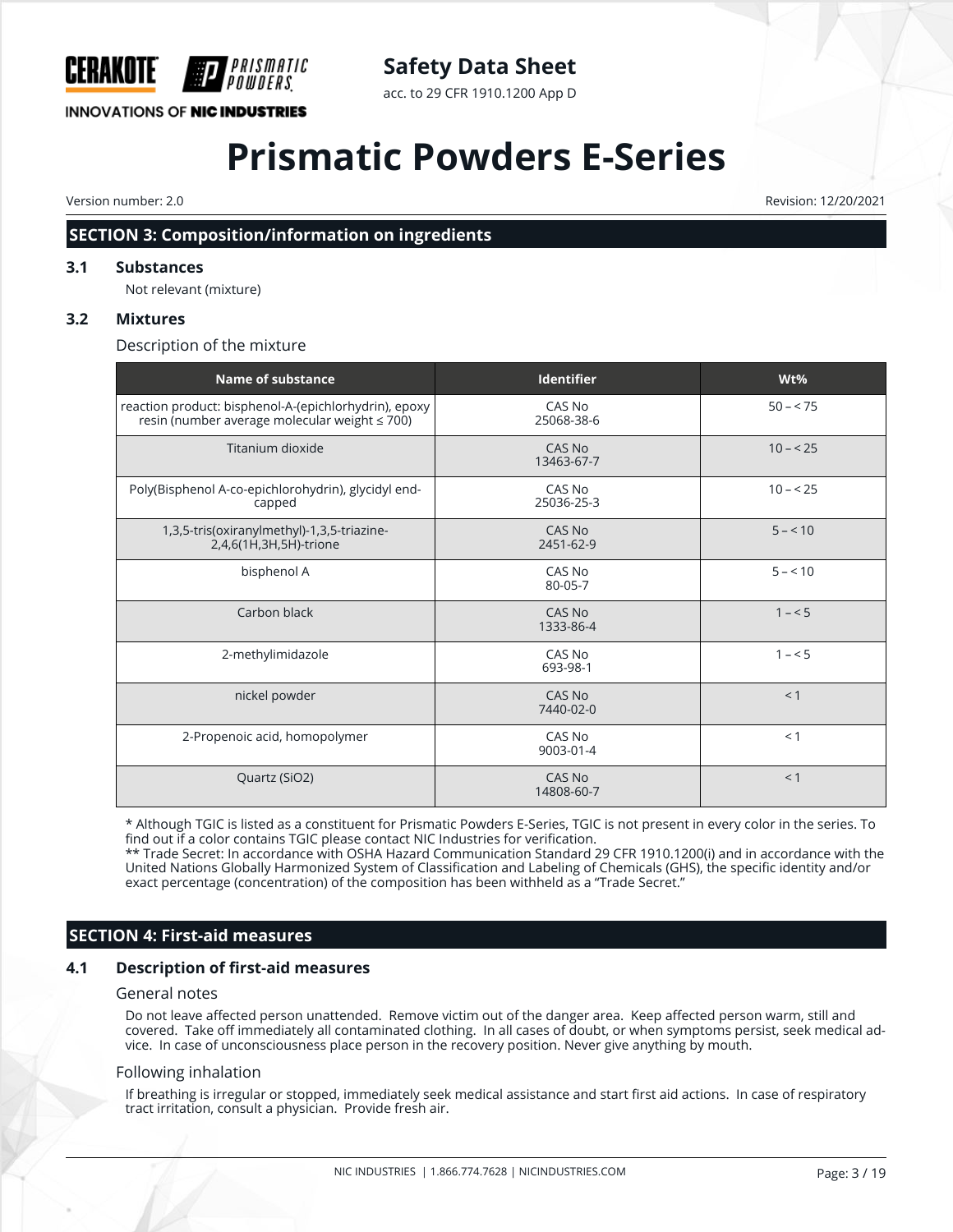

**Safety Data Sheet** acc. to 29 CFR 1910.1200 App D

## **Prismatic Powders E-Series**

Version number: 2.0 Revision: 12/20/2021

Following skin contact

Rinse skin with water/shower.

#### Following eye contact

Remove contact lenses, if present and easy to do. Continue rinsing. Irrigate copiously with clean, fresh water for at least 10 minutes, holding the eyelids apart.

#### Following ingestion

Rinse mouth with water (only if the person is conscious). Do NOT induce vomiting.

#### **4.2 Most important symptoms and effects, both acute and delayed**

Symptoms and effects are not known to date.

### **4.3 Indication of any immediate medical attention and special treatment needed**

None.

#### **SECTION 5: Fire-fighting measures**

#### **5.1 Extinguishing media**

Suitable extinguishing media Water, Foam, ABC-powder

#### **5.2 Special hazards arising from the substance or mixture**

Deposited combustible dust has considerable explosion potential.

Hazardous combustion products

Nitrogen oxides (NOx), Carbon monoxide (CO), Carbon dioxide (CO2)

#### **5.3 Advice for firefighters**

In case of fire and/or explosion do not breathe fumes. Coordinate firefighting measures to the fire surroundings. Do not allow firefighting water to enter drains or water courses. Collect contaminated firefighting water separately. Fight fire with normal precautions from a reasonable distance.

#### **SECTION 6: Accidental release measures**

#### **6.1 Personal precautions, protective equipment and emergency procedures**

For non-emergency personnel

Remove persons to safety.

For emergency responders

Wear breathing apparatus if exposed to vapors/dust/aerosols/gases.

#### **6.2 Environmental precautions**

Keep away from drains, surface and ground water. Retain contaminated washing water and dispose of it. If substance has entered a water course or sewer, inform the responsible authority.

#### **6.3 Methods and material for containment and cleaning up**

Advice on how to contain a spill

Covering of drains. Take up mechanically.

Advice on how to clean up a spill

Take up mechanically.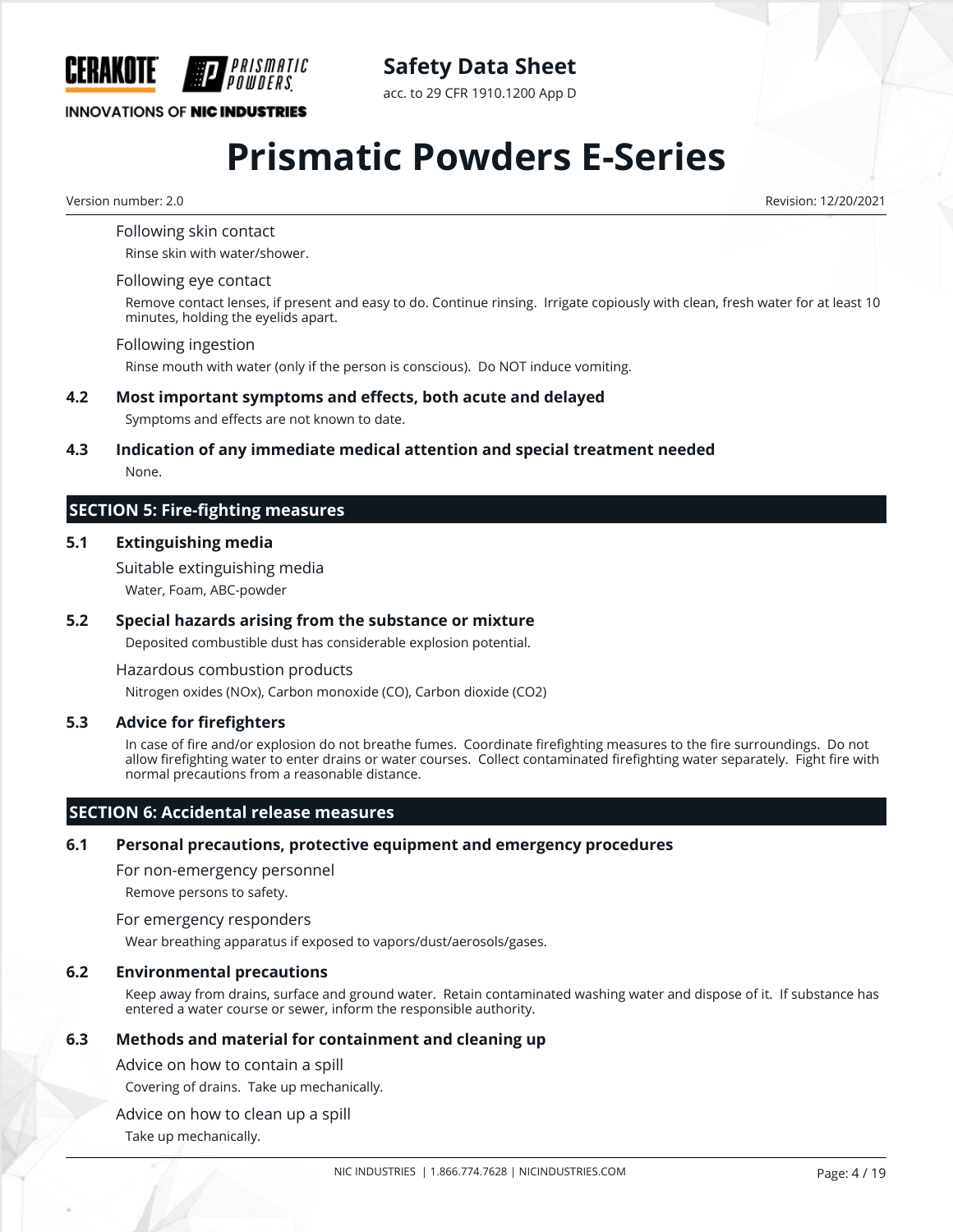

**INNOVATIONS OF NIC INDUSTRIES** 

acc. to 29 CFR 1910.1200 App D

## **Prismatic Powders E-Series**

Version number: 2.0 Revision: 12/20/2021

#### Other information relating to spills and releases

Place in appropriate containers for disposal. Ventilate affected area.

#### **6.4 Reference to other sections**

Hazardous combustion products: see section 5. Personal protective equipment: see section 8. Incompatible materials: see section 10. Disposal considerations: see section 13.

#### **SECTION 7: Handling and storage**

#### **7.1 Precautions for safe handling**

#### Recommendations

- Measures to prevent fire as well as aerosol and dust generation

Use local and general ventilation. Take precautionary measures against static discharge. Use only in well-ventilated areas. Ground/bond container and receiving equipment.

#### - Specific notes/details

Dust deposits may accumulate on all deposition surfaces in a technical room. The product in the delivered form is not dust explosion capable; the enrichment of fine dust however leads to the danger of dust explosion.

#### Advice on general occupational hygiene

Wash hands after use. Do not eat, drink and smoke in work areas. Remove contaminated clothing and protective equipment before entering eating areas. Never keep food or drink in the vicinity of chemicals. Never place chemicals in containers that are normally used for food or drink. Keep away from food, drink and animal feedingstuffs.

#### **7.2 Conditions for safe storage, including any incompatibilities**

Managing of associated risks

- Explosive atmospheres

Removal of dust deposits.

- Ventilation requirements

Use local and general ventilation.

#### **7.3 Specific end use(s)**

See section 16 for a general overview.

#### **SECTION 8: Exposure controls/personal protection**

#### **8.1 Control parameters**

| Occupational exposure limit values (Workplace Exposure Limits) |                                                      |               |                 |                     |                           |                      |                                     |       |                                                             |                    |                                |
|----------------------------------------------------------------|------------------------------------------------------|---------------|-----------------|---------------------|---------------------------|----------------------|-------------------------------------|-------|-------------------------------------------------------------|--------------------|--------------------------------|
| Coun-<br>try                                                   | Name of agent                                        | <b>CAS No</b> | Identi-<br>fier | <b>TWA</b><br>[ppm] | <b>TWA</b><br>[ $mg/m3$ ] | <b>STEL</b><br>[ppm] | <b>STEL</b><br>[mg/m <sup>3</sup> ] | [ppm] | Ceiling-C Ceiling-C Nota-<br>$\lfloor$ [mg/m <sup>3</sup> ] | tion               | Source                         |
| US.                                                            | Particulates not<br>otherwise classi-<br>fied        |               | <b>REL</b>      |                     |                           |                      |                                     |       |                                                             | appx-D             | <b>NIOSH</b><br><b>REL</b>     |
| US.                                                            | Particulates not<br>otherwise classi-<br>fied (PNOC) |               | PEL             | 1,766               | 15                        |                      |                                     |       |                                                             | partml,<br>i, dust | <b>29 CFR</b><br>1910.100<br>0 |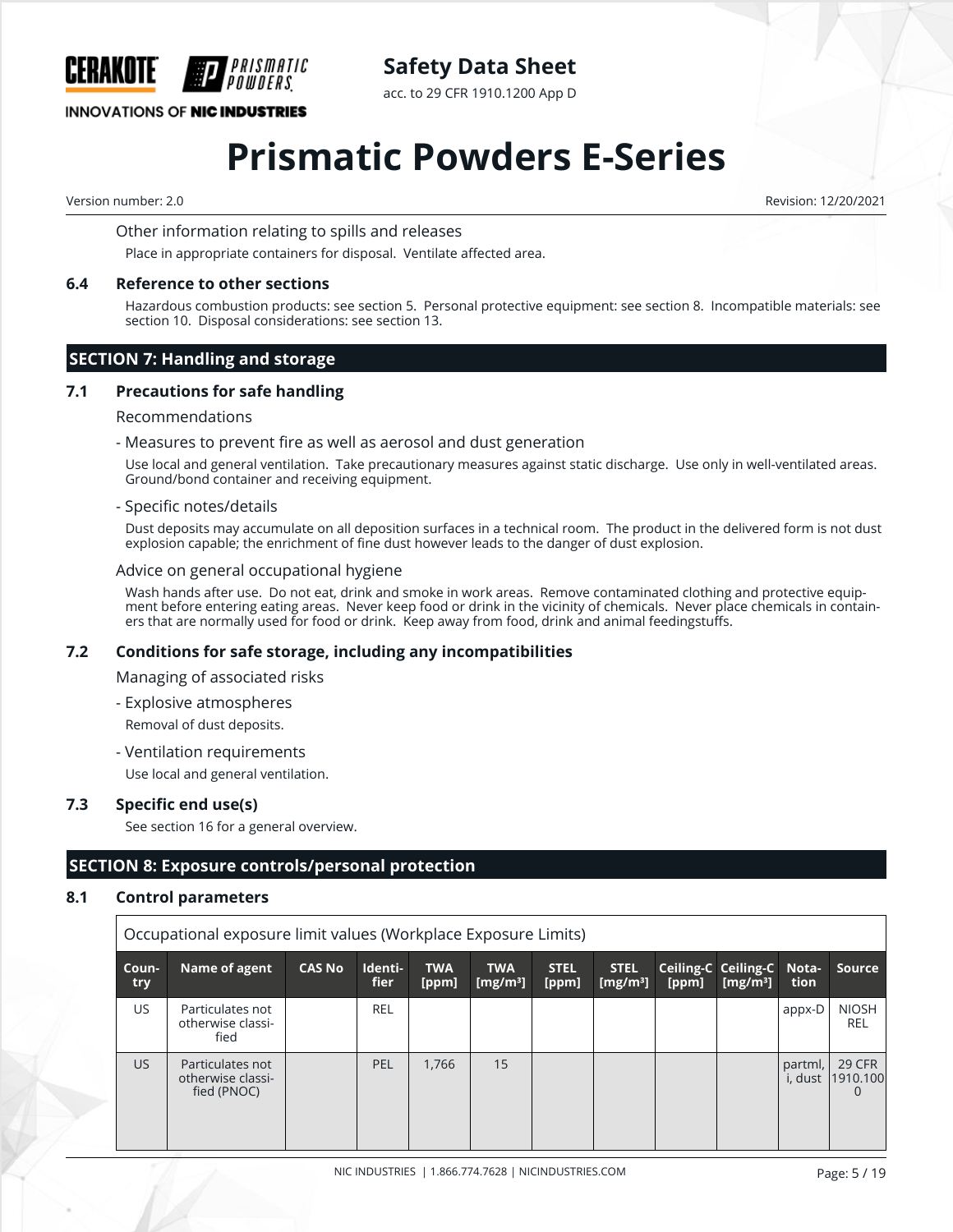

acc. to 29 CFR 1910.1200 App D

**INNOVATIONS OF NIC INDUSTRIES** 

F

*PRISMATIC<br>Powders*.

## **Prismatic Powders E-Series**

Version number: 2.0 Revision: 12/20/2021

|              | Occupational exposure limit values (Workplace Exposure Limits)                    |                     |                        |                     |                            |                      |                            |                    |                                 |                                         |                                   |
|--------------|-----------------------------------------------------------------------------------|---------------------|------------------------|---------------------|----------------------------|----------------------|----------------------------|--------------------|---------------------------------|-----------------------------------------|-----------------------------------|
| Coun-<br>try | <b>Name of agent</b>                                                              | <b>CAS No</b>       | Identi-<br><b>fier</b> | <b>TWA</b><br>[ppm] | <b>TWA</b><br>[ $mg/m^3$ ] | <b>STEL</b><br>[ppm] | <b>STEL</b><br>[ $mg/m3$ ] | Ceiling-C<br>[ppm] | <b>Ceiling-C</b><br>[ $mg/m3$ ] | Nota-<br>tion                           | <b>Source</b>                     |
| <b>US</b>    | Particulates not<br>otherwise classi-<br>fied (PNOC)                              |                     | PEL                    | 529.5               | 5                          |                      |                            |                    |                                 | partml,<br>r, dust                      | 29 CFR<br>1910.100<br>$\mathbf 0$ |
| <b>US</b>    | Particulates not<br>otherwise regu-<br>lated                                      |                     | PEL (CA)               |                     | 10                         |                      |                            |                    |                                 | dust                                    | Cal/<br><b>OSHA</b><br>PEL        |
| <b>US</b>    | Particulates not<br>otherwise regu-<br>lated                                      |                     | PEL (CA)               |                     | 5                          |                      |                            |                    |                                 | r                                       | Cal/<br><b>OSHA</b><br>PEL        |
| <b>US</b>    | Carbon black                                                                      | 1333-86-4 PEL (CA)  |                        |                     | 3.5                        |                      |                            |                    |                                 |                                         | Cal/<br><b>OSHA</b><br>PEL        |
| <b>US</b>    | Carbon black                                                                      | 1333-86-4           | PEL                    |                     | 3.5                        |                      |                            |                    |                                 |                                         | 29 CFR<br>1910.100<br>0           |
| <b>US</b>    | Carbon black                                                                      | 1333-86-4           | <b>REL</b>             |                     | 3.5<br>(10 h)              |                      |                            |                    |                                 | appx-A,<br>appx-C                       | <b>NIOSH</b><br><b>REL</b>        |
| <b>US</b>    | Carbon black                                                                      | 1333-86-4           | <b>TLV®</b>            |                     | 3                          |                      |                            |                    |                                 | Ť                                       | <b>ACGIH®</b><br>2021             |
| <b>US</b>    | Carbon black in<br>presence of poly-<br>cyclic aromatic<br>hydrocarbons<br>(PAHs) | 1333-86-4           | <b>REL</b>             |                     | 0.1<br>(10 h)              |                      |                            |                    |                                 | PAH <sub>s</sub> ,<br>appx-A,<br>appx-C | <b>NIOSH</b><br><b>REL</b>        |
| <b>US</b>    | Titanium dioxide                                                                  | 13463-67-7          | <b>TLV®</b>            |                     | 10                         |                      |                            |                    |                                 |                                         | <b>ACGIH®</b><br>2021             |
| <b>US</b>    | Titanium dioxide                                                                  | 13463-67-7          | PEL                    |                     | 15                         |                      |                            |                    |                                 | i, dust                                 | 29 CFR<br>1910.100<br>$\mathbf 0$ |
| <b>US</b>    | Titanium dioxide                                                                  | 13463-67-7          | <b>REL</b>             |                     |                            |                      |                            |                    |                                 | lowest,<br>appx-A                       | <b>NIOSH</b><br><b>REL</b>        |
| <b>US</b>    | Quartz                                                                            | 14808-60-7 PEL (CA) |                        |                     | 0.05                       |                      |                            |                    |                                 | r                                       | Cal/<br><b>OSHA</b><br><b>PEL</b> |
| US           | Silica, crystalline -<br>quartz                                                   | 14808-60-7          | PEL                    |                     | 0.05                       |                      |                            |                    |                                 | r                                       | <b>29 CFR</b><br>1910.100<br>0    |
| <b>US</b>    | Silica, crystalline -<br>quartz                                                   | 14808-60-7          | REL                    |                     | 0.05<br>(10 h)             |                      |                            |                    |                                 | r, appx-<br>A                           | <b>NIOSH</b><br><b>REL</b>        |
| <b>US</b>    | 1,3,5-triglycidyl-s-<br>triazinetrione                                            | 2451-62-9 PEL (CA)  |                        |                     | 0.005                      |                      |                            |                    |                                 |                                         | Cal/<br>OSHA<br>PEL               |
| <b>US</b>    | 1,3,5-triglycidyl-s-<br>triazinetrione                                            | 2451-62-9           | <b>TLV®</b>            |                     | 0.05                       |                      |                            |                    |                                 |                                         | <b>ACGIH®</b><br>2021             |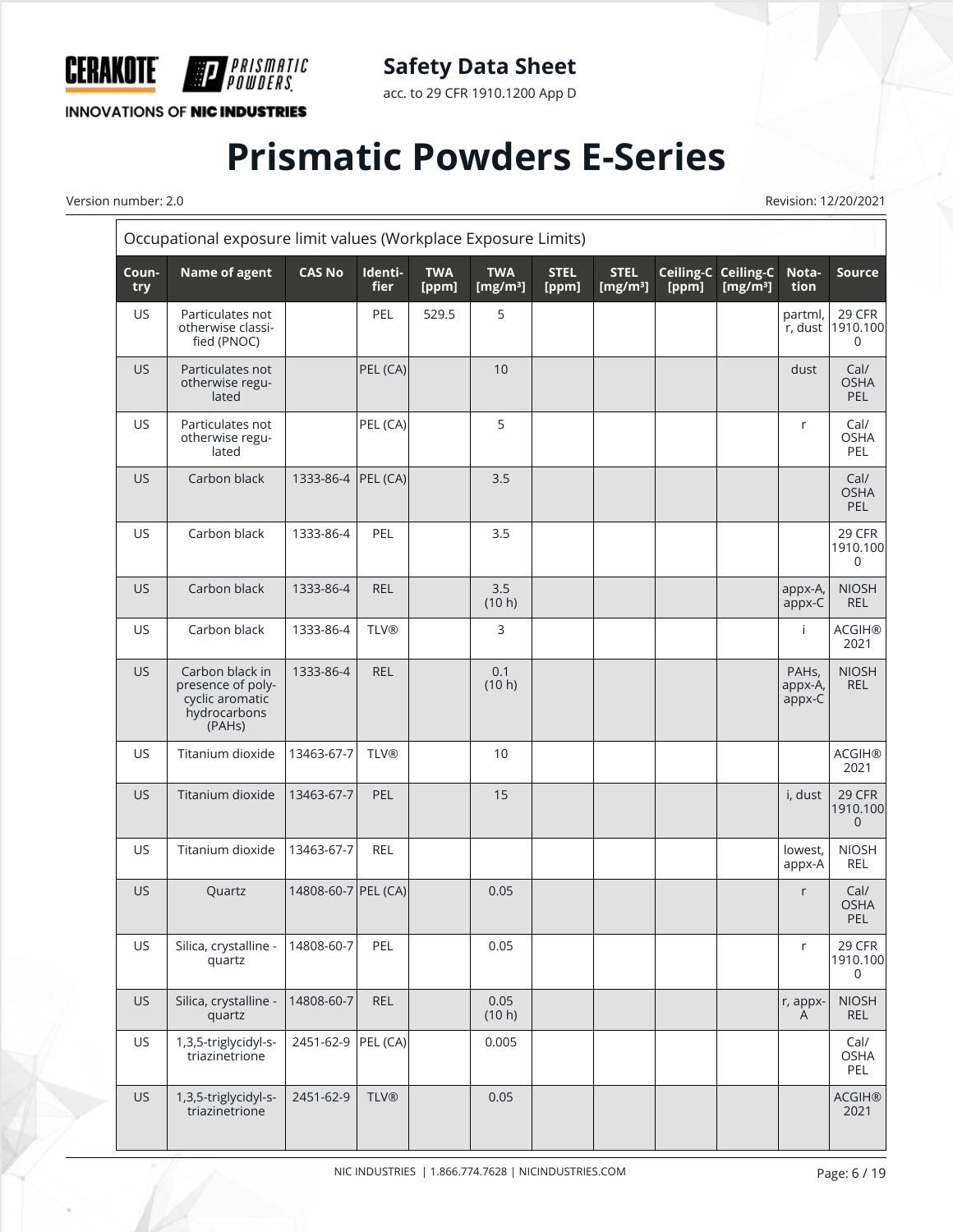

acc. to 29 CFR 1910.1200 App D

**INNOVATIONS OF NIC INDUSTRIES** 

*PRISMATIC<br>Powders* 

## **Prismatic Powders E-Series**

Version number: 2.0 Revision: 12/20/2021  $\overline{\mathsf{r}}$ 

| Occupational exposure limit values (Workplace Exposure Limits) |               |               |                 |                     |                            |                      |                             |                    |                           |               |                                   |
|----------------------------------------------------------------|---------------|---------------|-----------------|---------------------|----------------------------|----------------------|-----------------------------|--------------------|---------------------------|---------------|-----------------------------------|
| Coun-<br>try                                                   | Name of agent | <b>CAS No</b> | Identi-<br>fier | <b>TWA</b><br>[ppm] | <b>TWA</b><br>[ $mg/m^3$ ] | <b>STEL</b><br>[ppm] | <b>STEL</b><br>[ $mg/m^3$ ] | Ceiling-C<br>[ppm] | Ceiling-C<br>[ $mg/m^3$ ] | Nota-<br>tion | <b>Source</b>                     |
| US                                                             | Nickel        | 7440-02-0     | PEL             |                     | 1                          |                      |                             |                    |                           |               | 29 CFR<br>1910.100<br>$\mathbf 0$ |
| <b>US</b>                                                      | Nickel        | 7440-02-0     | <b>REL</b>      |                     | 0.015<br>(10 h)            |                      |                             |                    |                           | appx-A        | <b>NIOSH</b><br><b>REL</b>        |
| <b>US</b>                                                      | Nickel        | 7440-02-0     | <b>TLV®</b>     |                     | 1.5                        |                      |                             |                    |                           | j.            | <b>ACGIH®</b><br>2021             |
| US                                                             | Nickel        | 7440-02-0     | PEL (CA)        |                     | 0.5                        |                      |                             |                    |                           | Ni            | Cal/<br><b>OSHA</b><br>PEL        |
| US                                                             | Copper        | 7440-50-8     | PEL             |                     | $\mathbf{1}$               |                      |                             |                    |                           | Cu, dm        | 29 CFR<br>1910.100<br>0           |
| <b>US</b>                                                      | Copper        | 7440-50-8     | PEL             |                     | 0.1                        |                      |                             |                    |                           | Cu,<br>fume   | 29 CFR<br>1910.100<br>$\mathbf 0$ |
| US                                                             | Copper        | 7440-50-8     | <b>REL</b>      |                     | 1<br>(10 h)                |                      |                             |                    |                           | dm, Cu        | <b>NIOSH</b><br><b>REL</b>        |
| <b>US</b>                                                      | Copper        | 7440-50-8     | <b>TLV®</b>     |                     | $\mathbf{1}$               |                      |                             |                    |                           | dm, Cu        | <b>ACGIH®</b><br>2021             |
| <b>US</b>                                                      | Copper        | 7440-50-8     | <b>REL</b>      |                     | 0.1<br>(10 h)              |                      |                             |                    |                           | fume          | <b>NIOSH</b><br><b>REL</b>        |
| <b>US</b>                                                      | Copper        | 7440-50-8     | PEL (CA)        |                     | 0.1                        |                      |                             |                    |                           | fume,<br>Cu   | Cal/<br><b>OSHA</b><br>PEL        |
| US                                                             | Copper        | 7440-50-8     | <b>TLV®</b>     |                     | 0.2                        |                      |                             |                    |                           | fume,<br>Cu   | <b>ACGIH®</b><br>2021             |

Notation

appx-A NIOSH Potential Occupational Carcinogen (Appendix A)<br>appx-C Appendix C - Supplementary Exposure Limits appx-C Appendix C - Supplementary Exposure Limits appx-D see Appendix D - Substances with No Established RELs Ceiling-C ceiling value is a limit value above which exposure should not occur<br>Cu calculated as Cu (copper) Cu calculated as Cu (copper)<br>dm as dusts and mists dm as dusts and mists<br>dust as dust dust as dust<br>fume as fume as fume i inhalable fraction<br>lowest exposure by all ro lowest exposure by all routes should be carefully controlled to levels as low as possible<br>Ni calculated as Ni (nickel) Ni calculated as Ni (nickel)<br>PAHs as polycyclic aromatic h PAHs as polycyclic aromatic hydrocarbons (PAHs)<br>partml particles/ml particles/ml r respirable fraction<br>STEL short-term exposui short-term exposure limit: a limit value above which exposure should not occur and which is related to a 15-minute period (unless otherwise specified) TWA time-weighted average (long-term exposure limit): measured or calculated in relation to a reference period of 8 hours timeweighted average (unless otherwise specified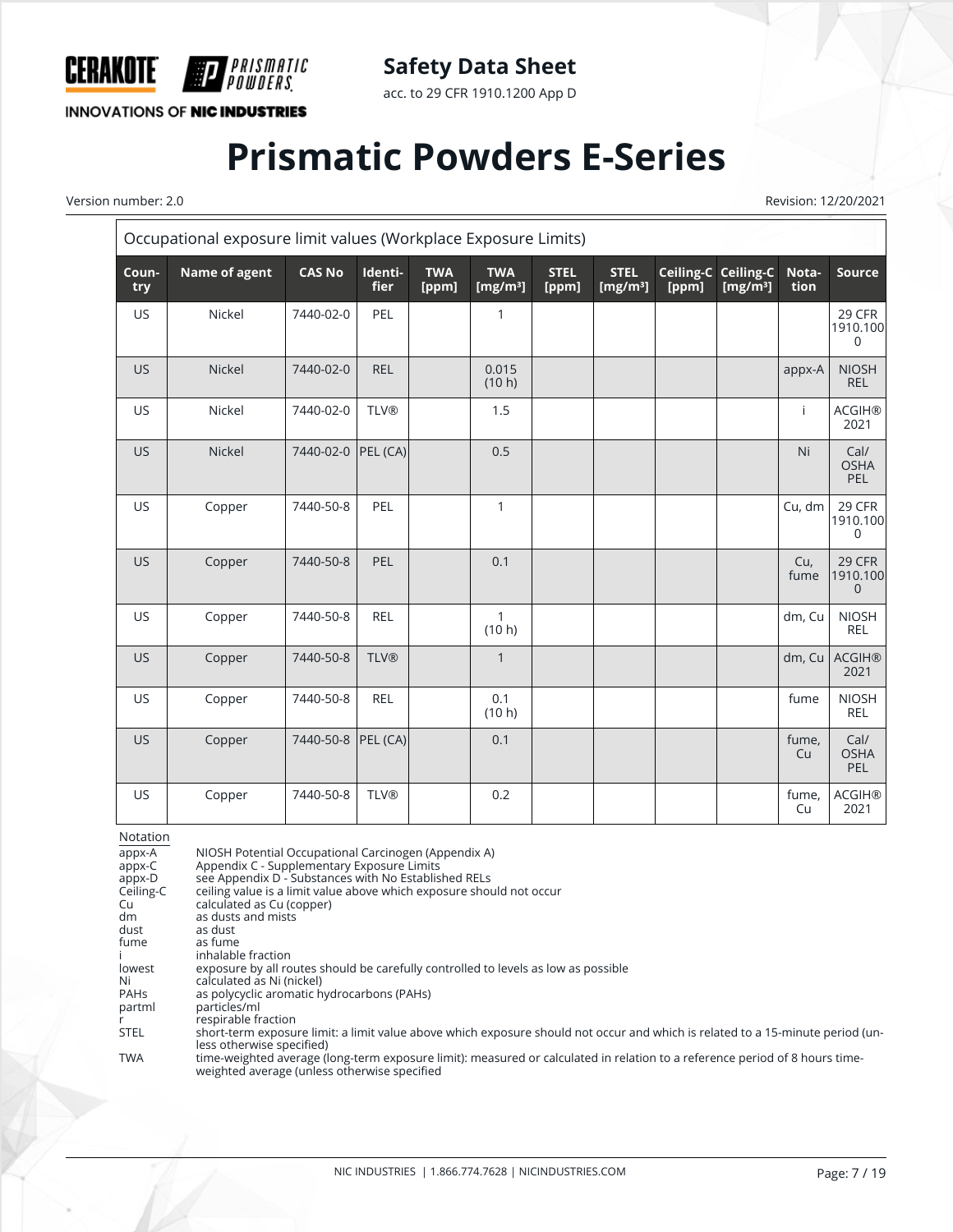

**INNOVATIONS OF NIC INDUSTRIES** 

acc. to 29 CFR 1910.1200 App D

## **Prismatic Powders E-Series**

Version number: 2.0 Revision: 12/20/2021

|         | Biological limit values |                  |                 |                   |             |               |
|---------|-------------------------|------------------|-----------------|-------------------|-------------|---------------|
| Country | Name of agent           | <b>Parameter</b> | <b>Notation</b> | <b>Identifier</b> | Value       | <b>Source</b> |
| US      | Nickel                  | Nickel           |                 | <b>BEI®</b>       | $5 \mu g/l$ | ACGIH® 2021   |

#### **8.2 Exposure controls**

Appropriate engineering controls

General ventilation.

Individual protection measures (personal protective equipment)

#### Eye/face protection

Wear eye/face protection.

Skin protection

- Hand protection

Wear protective gloves.

- Other protection measures

Take recovery periods for skin regeneration. Preventive skin protection (barrier creams/ointments) is recommended. Wash hands thoroughly after handling.

#### Respiratory protection

Particulate filter device (EN 143).

#### Environmental exposure controls

Use appropriate container to avoid environmental contamination. Keep away from drains, surface and ground water.

#### **SECTION 9: Physical and chemical properties**

#### **9.1 Information on basic physical and chemical properties**

#### **Appearance**

| Physical state | Solid (powder) |
|----------------|----------------|
| , Color        | Various        |
| Odor           | Characteristic |

#### **Other safety parameters**

| pH (value)                              | Not applicable |
|-----------------------------------------|----------------|
| Melting point/freezing point            | Not determined |
| Initial boiling point and boiling range | $>240$ °C      |
| Flash point                             | Not applicable |
| Evaporation rate                        | Not determined |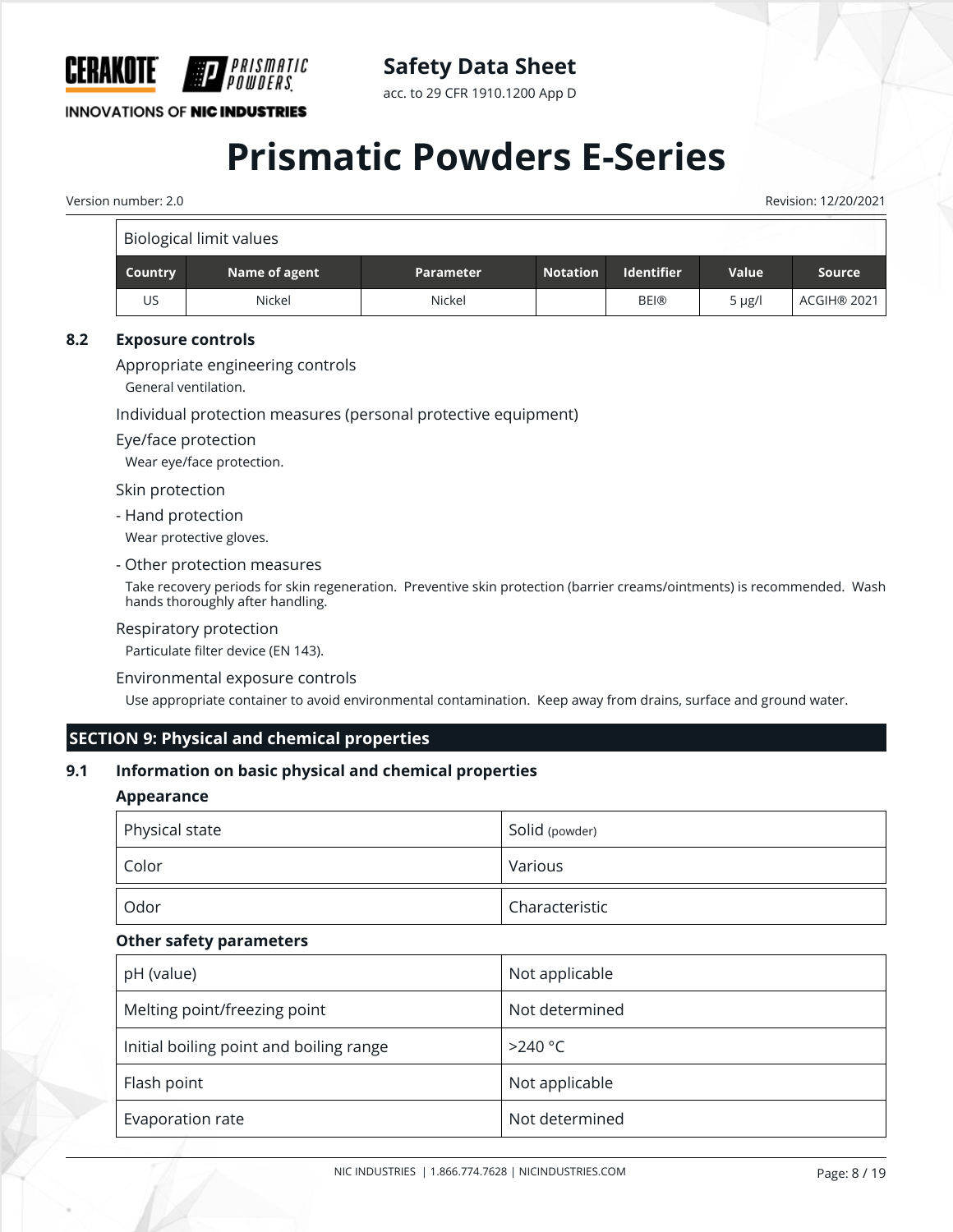

acc. to 29 CFR 1910.1200 App D

**INNOVATIONS OF NIC INDUSTRIES** 

## **Prismatic Powders E-Series**

Version number: 2.0 Revision: 12/20/2021

| Flammability (solid, gas)       | This material is combustible, but will not ignite<br>readily |  |  |  |
|---------------------------------|--------------------------------------------------------------|--|--|--|
| Explosion limits of dust clouds | Not determined                                               |  |  |  |
| Vapor pressure                  | <0.007 Pa at 20 $^{\circ}$ C                                 |  |  |  |
| Density                         | Not determined                                               |  |  |  |
| Vapor density                   | Not available                                                |  |  |  |
| Relative density                | Not available                                                |  |  |  |
| Solubility(ies)                 | Not determined                                               |  |  |  |
| Partition coefficient           |                                                              |  |  |  |
| - n-octanol/water (log KOW)     | Not available                                                |  |  |  |
|                                 |                                                              |  |  |  |

| 9.2 | <b>Other information</b>  | There is no additional information |
|-----|---------------------------|------------------------------------|
|     | Oxidizing properties      | None                               |
|     | Explosive properties      | None                               |
|     | Viscosity                 | Not relevant (solid matter)        |
|     | Auto-ignition temperature | 183 °C                             |
|     |                           |                                    |

#### **SECTION 10: Stability and reactivity**

#### **10.1 Reactivity**

Concerning incompatibility: see below "Conditions to avoid" and "Incompatible materials".

#### **10.2 Chemical stability**

See below "Conditions to avoid".

#### **10.3 Possibility of hazardous reactions**

No known hazardous reactions.

#### **10.4 Conditions to avoid**

There are no specific conditions known which have to be avoided.

Hints to prevent fire or explosion

The product in the delivered form is not dust explosion capable; the enrichment of fine dust however leads to the danger of dust explosion.

#### **10.5 Incompatible materials**

Oxidizers.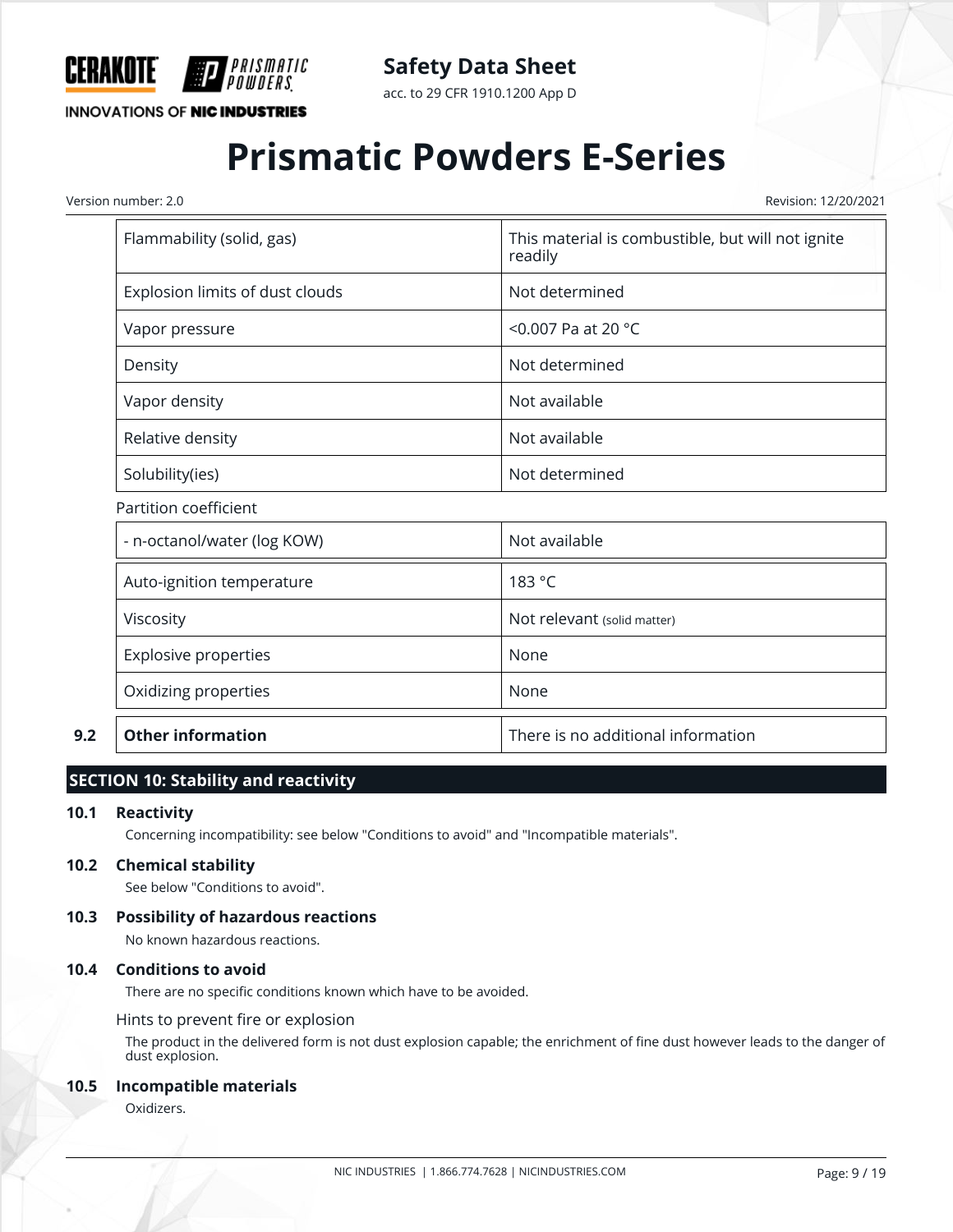

acc. to 29 CFR 1910.1200 App D

#### **INNOVATIONS OF NIC INDUSTRIES**

### **Prismatic Powders E-Series**

Version number: 2.0 Revision: 12/20/2021

#### **10.6 Hazardous decomposition products**

PRISMATIC

Reasonably anticipated hazardous decomposition products produced as a result of use, storage, spill and heating are not known. Hazardous combustion products: see section 5.

#### **SECTION 11: Toxicological information**

#### **11.1 Information on toxicological effects**

Test data are not available for the complete mixture.

#### Classification procedure

The method for classification of the mixture is based on ingredients of the mixture (additivity formula).

#### **Classification acc. to OSHA "Hazard Communication Standard" (29 CFR 1910.1200)**

Acute toxicity

Shall not be classified as acutely toxic.

GHS of the United Nations, annex 4: May be harmful if swallowed or if inhaled.

#### Acute toxicity estimate (ATE) of components of the mixture

| Name of substance                                                    | <b>CAS No</b>   | <b>Exposure route</b> | <b>ATE</b>                  |
|----------------------------------------------------------------------|-----------------|-----------------------|-----------------------------|
| 1,3,5-tris(oxiranylmethyl)-1,3,5-triazine-<br>2,4,6(1H,3H,5H)-trione | 2451-62-9       | Oral                  | $>400$ mg/ <sub>kg</sub>    |
| 1,3,5-tris(oxiranylmethyl)-1,3,5-triazine-<br>2,4,6(1H,3H,5H)-trione | 2451-62-9       | Inhalation: dust/mist | 1.14 $mg/1/4h$              |
| 2-methylimidazole                                                    | 693-98-1        | Oral                  | 1,500 $mg/_{kg}$            |
| 2-Propenoic acid, homopolymer                                        | $9003 - 01 - 4$ | Inhalation: vapor     | $>5.1$ mg/ <sub>I</sub> /4h |
| 2-Propenoic acid, homopolymer                                        | 9003-01-4       | Inhalation: dust/mist | $0.5 \frac{mg}{1/4h}$       |

#### Skin corrosion/irritation

Causes skin irritation.

Serious eye damage/eye irritation

Causes serious eye damage.

Respiratory or skin sensitization

May cause an allergic skin reaction.

Germ cell mutagenicity May cause genetic defects.

Carcinogenicity

May cause cancer.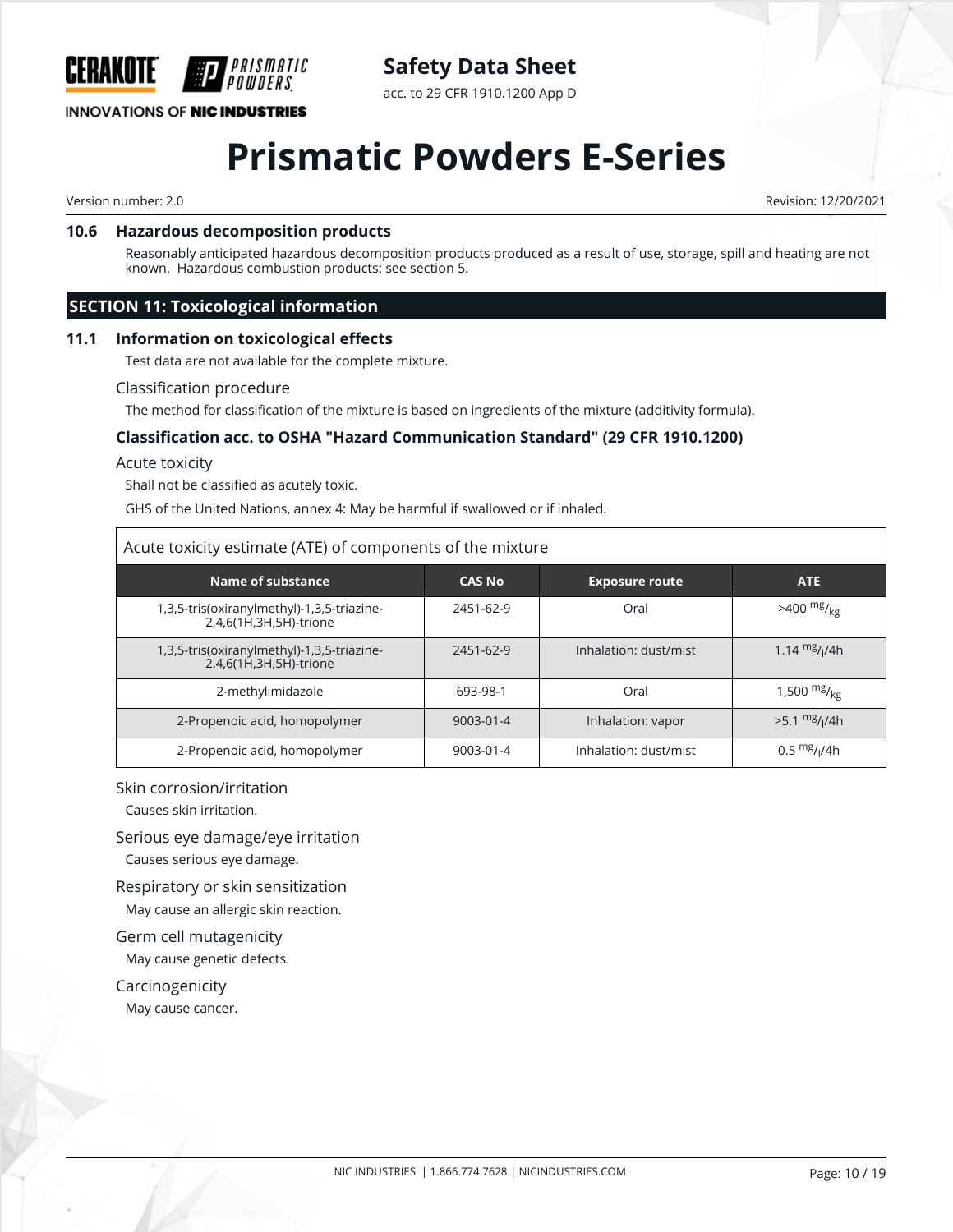

acc. to 29 CFR 1910.1200 App D

**INNOVATIONS OF NIC INDUSTRIES** 

## **Prismatic Powders E-Series**

Version number: 2.0 Revision: 12/20/2021  $\overline{\Gamma}$ 

| IARC Monographs on the Evaluation of Carcinogenic Risks to Humans |               |                       |               |
|-------------------------------------------------------------------|---------------|-----------------------|---------------|
| Name of substance                                                 | <b>CAS No</b> | <b>Classification</b> | <b>Number</b> |
| Carbon black                                                      | 1333-86-4     | 2B                    |               |
| Titanium dioxide                                                  | 13463-67-7    | 2B                    |               |
| 2-Propenoic acid, homopolymer                                     | 9003-01-4     | 3                     |               |
| 2-methylimidazole                                                 | 693-98-1      | 2B                    |               |
| Quartz (SiO2)                                                     | 14808-60-7    |                       |               |
| nickel powder                                                     | 7440-02-0     | 2B                    |               |

#### Legend

1 Carcinogenic to humans<br>
2B Possibly carcinogenic to l<br>
3 Not classifiable as to care Possibly carcinogenic to humans Not classifiable as to carcinogenicity in humans

| National Toxicology Program (United States): Report on Carcinogens |               |                                                         |                           |  |  |
|--------------------------------------------------------------------|---------------|---------------------------------------------------------|---------------------------|--|--|
| Name of substance                                                  | <b>CAS No</b> | <b>Classification</b>                                   | <b>Number</b>             |  |  |
| Carbon black                                                       | 1333-86-4     | Known to be human<br>carcinogens                        | 1st Report on Carcinogens |  |  |
| nickel powder                                                      | 7440-02-0     | Reasonably anticipated<br>to be a human carcino-<br>gen | 1st Report on Carcinogens |  |  |

#### Reproductive toxicity

May damage fertility.

Specific target organ toxicity - single exposure

Shall not be classified as a specific target organ toxicant (single exposure).

#### Specific target organ toxicity - repeated exposure

May cause damage to organs through prolonged or repeated exposure.

#### Aspiration hazard

Shall not be classified as presenting an aspiration hazard.

### **SECTION 12: Ecological information**

#### **12.1 Toxicity**

Very toxic to aquatic life with long lasting effects.

| Aquatic toxicity (acute) of components of the mixture                    |               |                 |           |                |                      |
|--------------------------------------------------------------------------|---------------|-----------------|-----------|----------------|----------------------|
| Name of substance                                                        | <b>CAS No</b> | <b>Endpoint</b> | Value     | <b>Species</b> | <b>Exposure time</b> |
| 1,3,5-tris(oxiranylmethyl)-<br>1,3,5-triazine-<br>2,4,6(1H,3H,5H)-trione | 2451-62-9     | <b>LC50</b>     | $>77$ mg/ | Fish           | 96 h                 |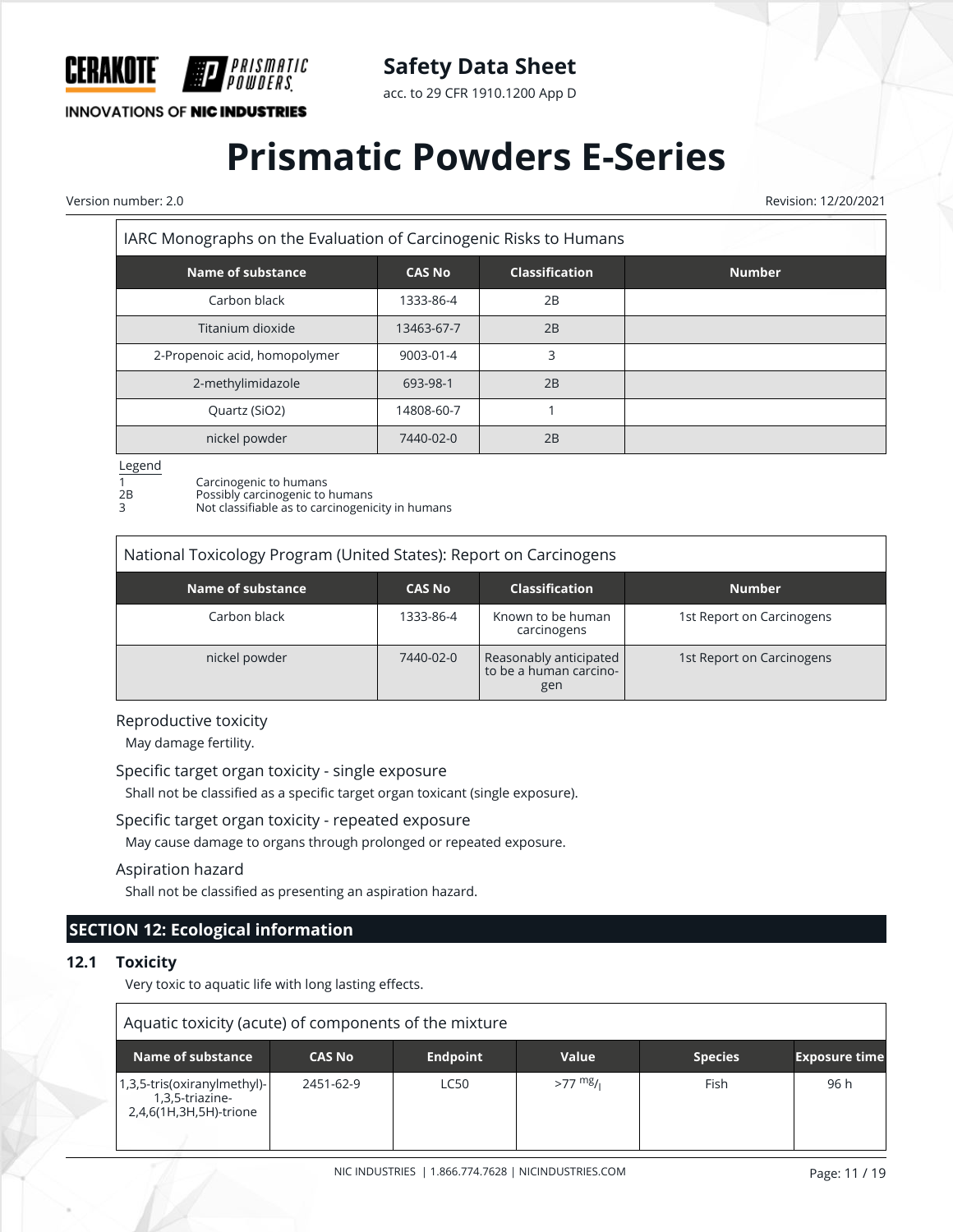

acc. to 29 CFR 1910.1200 App D

**INNOVATIONS OF NIC INDUSTRIES** 

*PRISMATIC<br>Powders* 

# **Prismatic Powders E-Series**

Version number: 2.0 Revision: 12/20/2021

| Aquatic toxicity (acute) of components of the mixture                    |               |                 |                                    |                       |                      |
|--------------------------------------------------------------------------|---------------|-----------------|------------------------------------|-----------------------|----------------------|
| <b>Name of substance</b>                                                 | <b>CAS No</b> | <b>Endpoint</b> | Value                              | <b>Species</b>        | <b>Exposure time</b> |
| 1,3,5-tris(oxiranylmethyl)-<br>1,3,5-triazine-<br>2,4,6(1H,3H,5H)-trione | 2451-62-9     | <b>EC50</b>     | $>100$ mg/                         | Aquatic invertebrates | 24h                  |
| Carbon black                                                             | 1333-86-4     | <b>LC50</b>     | $>1,000$ mg/                       | Fish                  | 96 h                 |
| Carbon black                                                             | 1333-86-4     | <b>EC50</b>     | $>5,600$ mg/                       | Aquatic invertebrates | 24h                  |
| Carbon black                                                             | 1333-86-4     | ErC50           | $>10,000$ mg/                      | Algae                 | 72 h                 |
| 2-methylimidazole                                                        | 693-98-1      | <b>LC50</b>     | 190 $mg/1$                         | Fish                  | 96h                  |
| 2-methylimidazole                                                        | 693-98-1      | <b>EC50</b>     | $200 \frac{mg}{l}$                 | Aquatic invertebrates | 48 h                 |
| 2-methylimidazole                                                        | 693-98-1      | ErC50           | 256.3 $mg/$                        | Algae                 | 72 h                 |
| nickel powder                                                            | 7440-02-0     | <b>LC50</b>     | 15.3 $mg/1$                        | Fish                  | 96 h                 |
| nickel powder                                                            | 7440-02-0     | <b>EC50</b>     | 406 $\frac{\mu g}{\mu}$            | Aquatic invertebrates | 24h                  |
| nickel powder                                                            | 7440-02-0     | ErC50           | $237$ <sup>µg</sup> / <sub>1</sub> | Algae                 | 72 h                 |
| 2-Propenoic acid, homo-<br>polymer                                       | 9003-01-4     | <b>LC50</b>     | $27 \frac{mg}{l}$                  | Fish                  | 96 h                 |

#### Aquatic toxicity (chronic) of components of the mixture

| Name of substance | <b>CAS No</b> | <b>Endpoint</b>  | Value                                | <b>Species</b>        | <b>Exposure time</b> |
|-------------------|---------------|------------------|--------------------------------------|-----------------------|----------------------|
| Carbon black      | 1333-86-4     | EC <sub>50</sub> | $>1,000$ mg/                         | Microorganisms        | 3 h                  |
| 2-methylimidazole | 693-98-1      | EC <sub>50</sub> | 459.9 $mg/1$                         | Microorganisms        | 7 <sub>h</sub>       |
| nickel powder     | 7440-02-0     | ErC50            | $8,363$ <sup>µg</sup> / <sub>1</sub> | Fish                  | 40 d                 |
| nickel powder     | 7440-02-0     | LC50             | ≤144 <sup>µg</sup> / <sub>1</sub>    | Aquatic invertebrates | 21 <sub>d</sub>      |
| nickel powder     | 7440-02-0     | EC <sub>50</sub> | $≤108$ <sup>µg</sup> / <sub>i</sub>  | Aquatic invertebrates | 21 <sub>d</sub>      |
| nickel powder     | 7440-02-0     | EbC50            | $6.2$ $\frac{\mu g}{I}$              | Aquatic invertebrates | 30 <sub>d</sub>      |

#### **12.2 Persistence and degradability**

Data are not available.

#### **12.3 Bioaccumulative potential**

Data are not available.

#### **12.4 Mobility in soil**

Data are not available.

#### **12.5 Results of PBT and vPvB assessment**

Data are not available.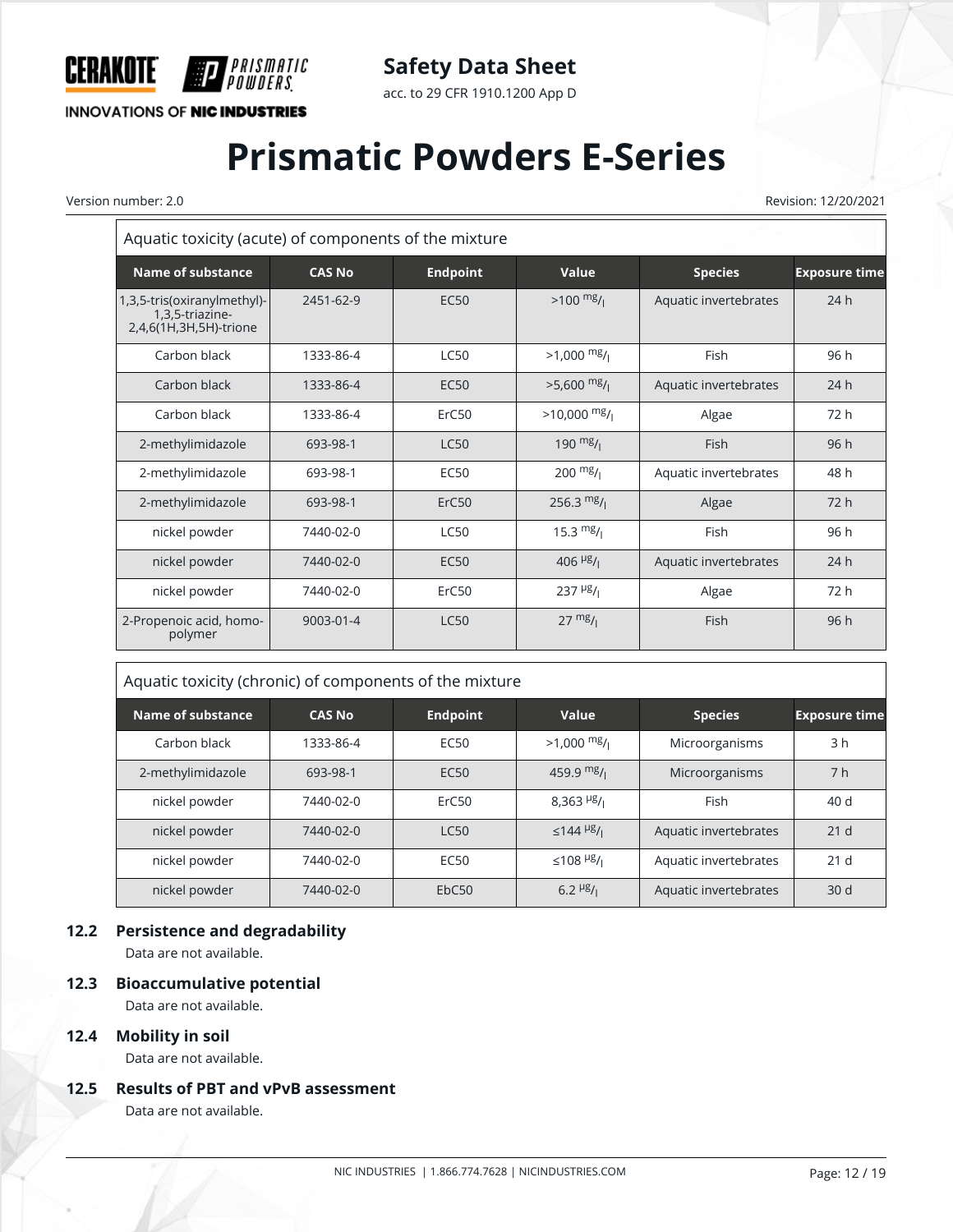

**Safety Data Sheet**

acc. to 29 CFR 1910.1200 App D

## **Prismatic Powders E-Series**

Version number: 2.0 Revision: 12/20/2021

#### **12.6 Endocrine disrupting properties**

Contains an endocrine disruptor (EDC) in a concentration of  $\geq 0.1$ %.

#### **12.7 Other adverse effects**

Data are not available.

#### **SECTION 13: Disposal considerations**

#### **13.1 Waste treatment methods**

Sewage disposal-relevant information

Do not empty into drains. Avoid release to the environment. Refer to special instructions/safety data sheets.

#### Waste treatment of containers/packages

Completely emptied packages can be recycled. Handle contaminated packages in the same way as the substance itself.

#### **Remarks**

Please consider the relevant national or regional provisions. Waste shall be separated into the categories that can be handled separately by the local or national waste management facilities.

|      | <b>SECTION 14: Transport information</b>                     |                                                                                                           |
|------|--------------------------------------------------------------|-----------------------------------------------------------------------------------------------------------|
| 14.1 | UN number                                                    | Not subject to transport regulations                                                                      |
| 14.2 | UN proper shipping name                                      | Not relevant                                                                                              |
| 14.3 | <b>Transport hazard class(es)</b>                            | Not assigned                                                                                              |
| 14.4 | <b>Packing group</b>                                         | Not assigned                                                                                              |
| 14.5 | <b>Environmental hazards</b>                                 | Not assigned                                                                                              |
|      | Environmentally hazardous substance (aquatic<br>environment) | reaction product: bisphenol-A-(epichlorhydrin),<br>epoxy resin (number average molecular weight ≤<br>700) |
| 14.6 | <b>Special precautions for user</b>                          |                                                                                                           |

There is no additional information.

#### **14.7 Transport in bulk according to Annex II of MARPOL and the IBC Code**

The cargo is not intended to be carried in bulk.

#### **Information for each of the UN Model Regulations**

#### **Transport of dangerous goods by road or rail (49 CFR US DOT) - Additional information**

Not subject to transport regulations.

Reportable quantity (RQ) extends the matrix of 12,500 lbs (5,675 kg) (nickel powder) (zinc powder-zinc dust (pyrophoric))

#### **International Maritime Dangerous Goods Code (IMDG) - Additional information** Not subject to IMDG.

#### **International Civil Aviation Organization (ICAO-IATA/DGR) - Additional information** Not subject to ICAO-IATA.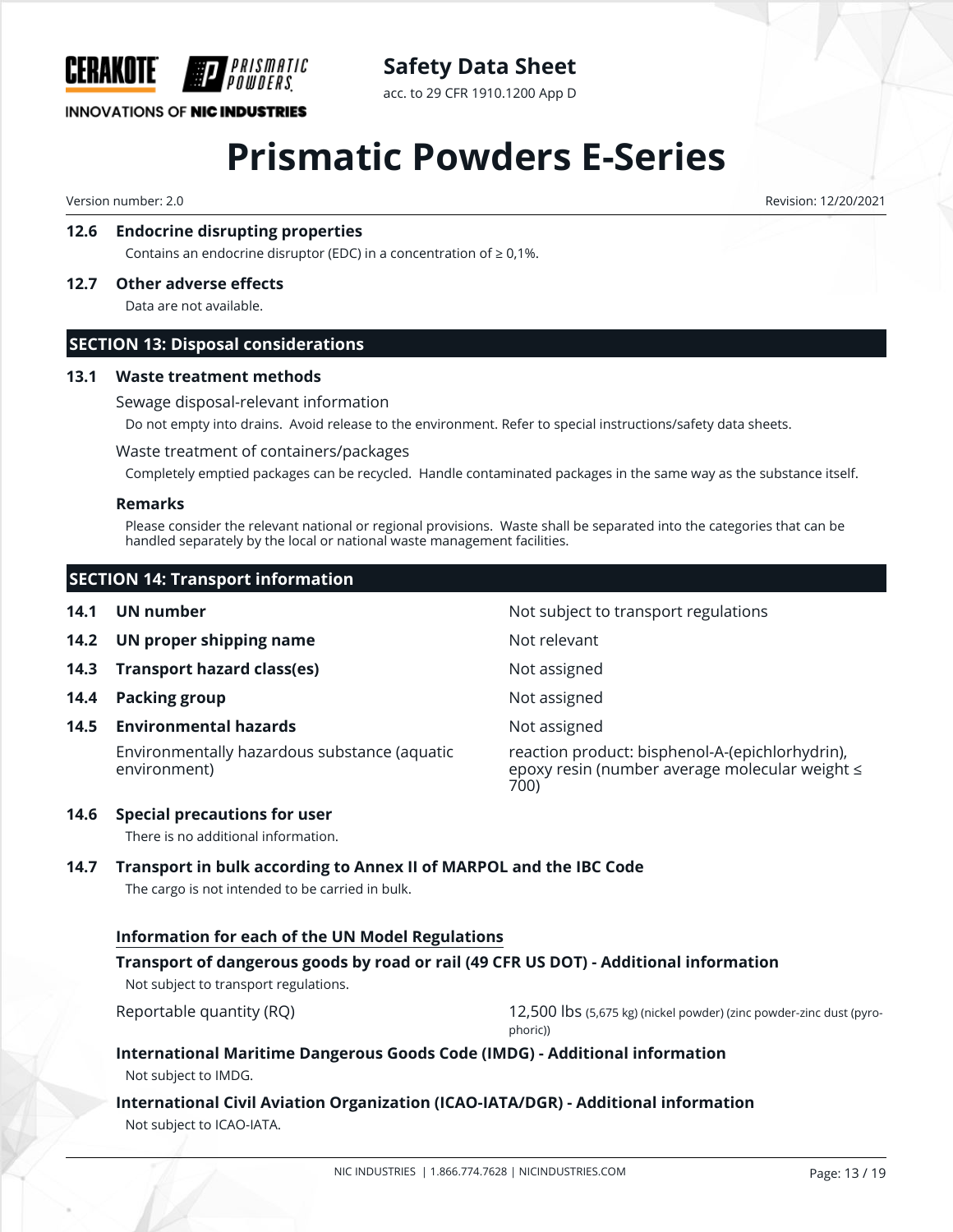

**Safety Data Sheet**

acc. to 29 CFR 1910.1200 App D

## **Prismatic Powders E-Series**

Version number: 2.0 Revision: 12/20/2021

### **SECTION 15: Regulatory information**

#### **15.1 Safety, health and environmental regulations specific for the product in question**

#### **National regulations (United States)**

**Toxic Substance Control Act (TSCA)** All ingredients are listed

#### **Superfund Amendment and Reauthorization Act (SARA TITLE III )**

- The List of Extremely Hazardous Substances and Their Threshold Planning Quantities (EPCRA Section 302, 304)

None of the ingredients are listed.

- Specific Toxic Chemical Listings (EPCRA Section 313)

Toxics Release Inventory: Specific Toxic Chemical Listings **Name of substance**  $\begin{array}{ccc}\n\text{CAS No} \\
\text{Remarks}\n\end{array}$  **Remarks** Bisphenol A | 80-05-7 | | 12/31/1986 Nickel powder **12/31/1986** 12/31/1986

#### **Comprehensive Environmental Response, Compensation, and Liability Act (CERCLA)**

#### - List of Hazardous Substances and Reportable Quantities (CERCLA section 102a) (40 CFR 302.4)

| Name of substance | <b>CAS No</b> | <b>Remarks</b> | Statutory code Final RQ pounds (Kg) |
|-------------------|---------------|----------------|-------------------------------------|
| Nickel powder     | 7440-02-0     | [4]            | 100 (45,4)                          |

Legend

 $\overline{2}$   $\overline{2}$  "2" indicates that the source is section 307(a) of the Clean Water Act [4] No reporting of releases of this hazardous substance is required if the

No reporting of releases of this hazardous substance is required if the diameter of the pieces of the solid metal released is larger than 100 micrometers (0.004 inches).

#### **Clean Air Act**

None of the ingredients are listed.

#### **Right to Know Hazardous Substance List**

- Toxic or Hazardous Substance List (MA-TURA)

| Name of substance | <b>CAS No</b> |      | DEP CODE PBT / HHS /<br><b>LHS</b> | <b>PBT/HHS</b><br><b>Threshold</b> | De Minimis Concen-<br>tration Threshold |
|-------------------|---------------|------|------------------------------------|------------------------------------|-----------------------------------------|
| Bisphenol A       | 80-05-7       |      |                                    |                                    | 1.0%                                    |
| Quartz (SiO2)     |               | 1095 |                                    |                                    | 1.0%                                    |
| Nickel powder     | 7440-02-0     |      |                                    |                                    | 1.0%                                    |
| Nickel powder     |               | 1029 |                                    |                                    | 0.1%                                    |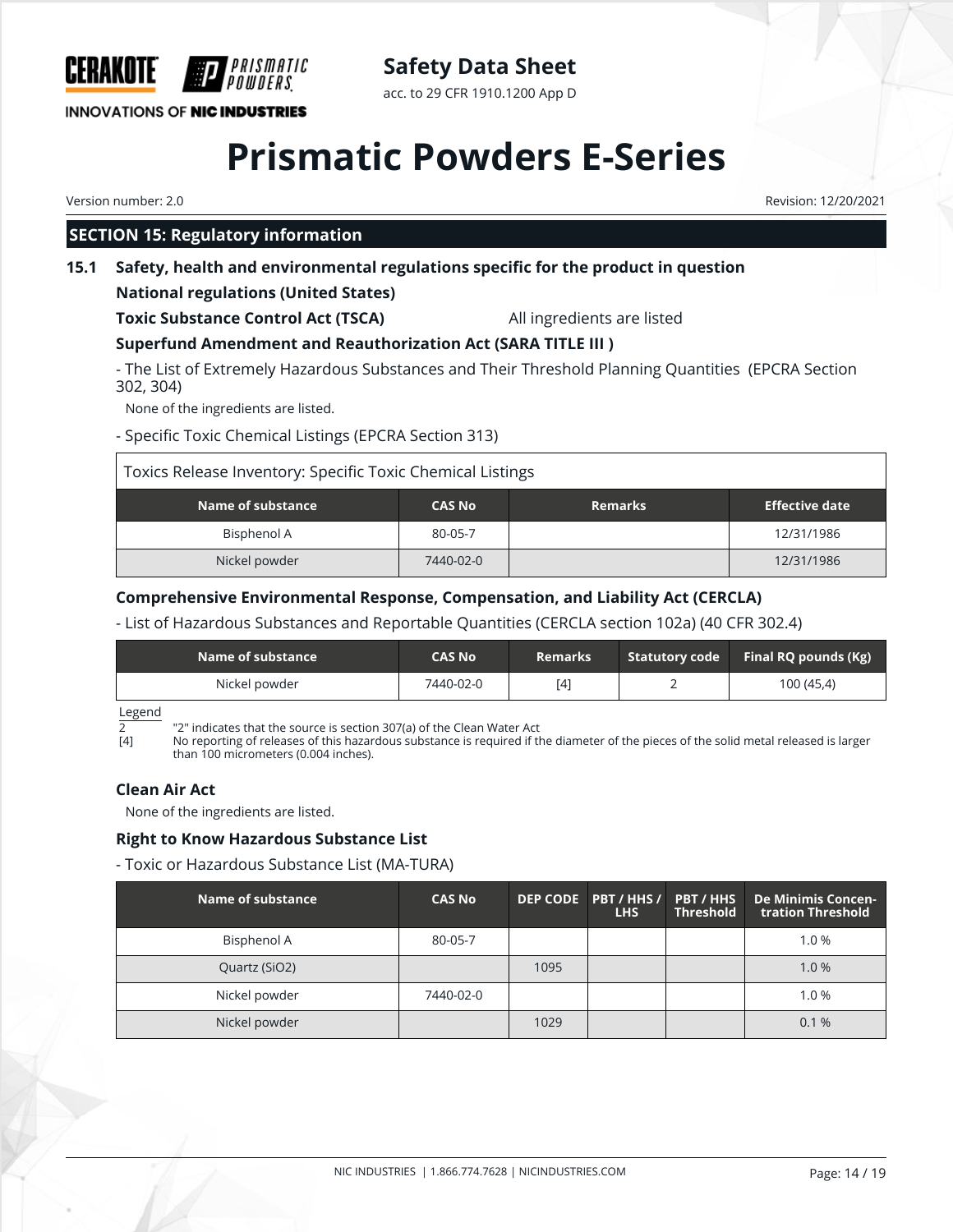

acc. to 29 CFR 1910.1200 App D

**INNOVATIONS OF NIC INDUSTRIES** 

## **Prismatic Powders E-Series**

Version number: 2.0 Revision: 12/20/2021

#### - Hazardous Substances List (MN-ERTK)

| Name of substance | <b>CAS No</b> | <b>References</b> | <b>Remarks</b> |
|-------------------|---------------|-------------------|----------------|
| Carbon black      | 1333-86-4     | A, N, O, R, *     |                |
| Titanium dioxide  | 13463-67-7    | $\bigwedge$       |                |
| Quartz (SiO2)     |               | $A, *$            |                |
| nickel powder     |               | A, N, O, R, T, *  |                |

Legend

\* Substances which are regulated by OSHA as carcinogens; have been categorized by the ACGIH as either "human carcinogens" or "suspect of carcinogenic potential for man"; have been evaluated by the International Agency for Research on Cancer (IARC) and found to be carcinogens or potential carcinogens; or have been listed as a carcinogen or potential carcinogen in the Annual Report on Carcinogens published by the National Toxicology Program (NTP).

A American Conference of Governmental Industrial Hygienists (ACGIH), "Threshold Limit Values for Chemical Substances and Physical Agents and Biological Exposure Indices for 1992-93", available from ACGIH

N National Institute for Occupational Safety and Health (NIOSH), "Recommendations for Occupational Safety and Health Standards," August 1988, available from NIOSH, Publications Dissemination Office, Division of Standards Development and Technology Transfer

O Occupational Safety and Health Administration (OSHA), Safety and Health Standards, Code of Federal Regulations, title 29, part 1910, subpart Z, "Toxic and Hazardous Substances, 1990." General information: Minnesota Department of Labor and Industry, Occupational Safety and Health Division

R International Agency for Research on Cancer (IARC) Monographs on the Evaluation of the Carcinogenic Risks to Humans; Overall Evaluations of Carcinogenicity: An Updating of IARC Monographs Volumes 1 to 42, Supplement 7 (1987). Available from: WHO Publications Centre USA

T National Toxicology Program (NTP) "Fifth Annual Report on Carcinogens," 1989 (NTP 89-239). Order information: (919) 541-3992

| <b>Name of substance</b>                                             | <b>CAS No</b> | <b>Remarks</b> | <b>Classifications</b> |
|----------------------------------------------------------------------|---------------|----------------|------------------------|
| Carbon black                                                         | 1333-86-4     |                | CA                     |
| Titanium dioxide                                                     | 13463-67-7    |                |                        |
| 1,3,5-tris(oxiranylmethyl)-1,3,5-triazine-<br>2,4,6(1H,3H,5H)-trione | 2451-62-9     |                |                        |
| <b>Bisphenol A</b>                                                   | 80-05-7       |                | F <sub>2</sub>         |
| Quartz (SiO2)                                                        | 14808-60-7    |                | CA                     |
| Nickel powder                                                        | 7440-02-0     |                | CA                     |

#### - Hazardous Substance List (NJ-RTK)

Legend

CA Carcinogenic<br>F2 Flammable - ' Flammable - Second Degree

- Hazardous Substance List (Chapter 323) (PA-RTK)

### **Name of substance CAS No Classification** Carbon black 1333-86-4 Titanium dioxide 13463-67-7 bisphenol A and the second B 80-05-7 and the second and the second E nickel powder **Example 2018** nickel powder and the set of the set of the set of the set of the set of the set of the set of the set of the s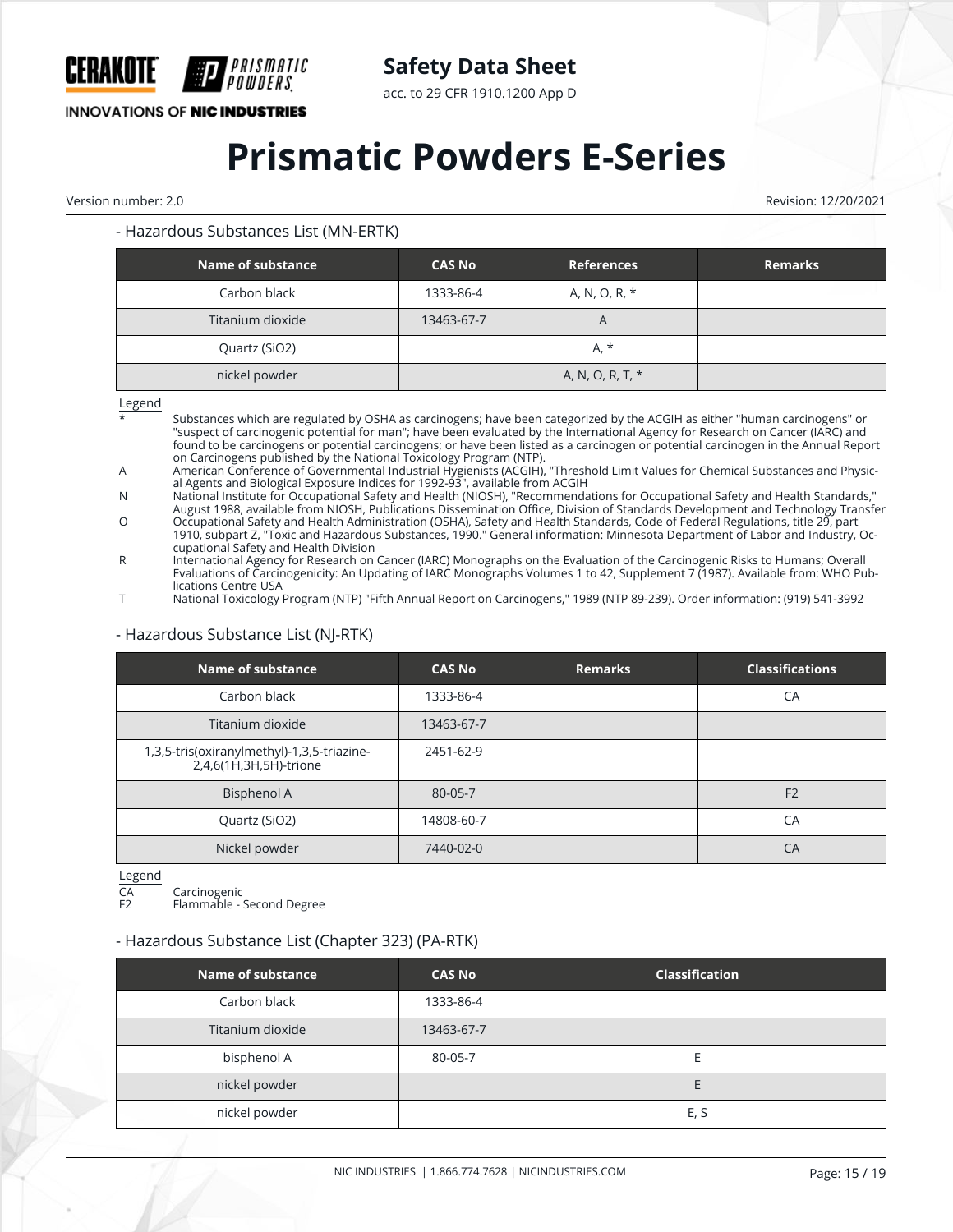

acc. to 29 CFR 1910.1200 App D

**INNOVATIONS OF NIC INDUSTRIES** 

# **Prismatic Powders E-Series**

Version number: 2.0 Revision: 12/20/2021

Legend<br>E  $\overline{E}$  Environmental hazard<br>Senecial hazardous sub Special hazardous substance

#### - Hazardous Substance List (RI-RTK)

| Name of substance | <b>CAS No</b> | <b>References</b> |
|-------------------|---------------|-------------------|
| Carbon black      | 1333-86-4     |                   |
| Titanium dioxide  | 13463-67-7    |                   |
| Quartz (SiO2)     | 14808-60-7    |                   |
| Nickel powder     | 7440-02-0     | T, C              |

Legend

C Carcinogenicity (IARC)

Toxicity (ACGIH®)

#### **California Environmental Protection Agency (Cal/EPA): Proposition 65 - Safe Drinking Water and Toxic Enforcement Act of 1987**

| Proposition 65 List of chemicals |               |                                                            |                             |
|----------------------------------|---------------|------------------------------------------------------------|-----------------------------|
| Name acc. to inventory           | <b>CAS No</b> | <b>Remarks</b>                                             | <b>Type of the toxicity</b> |
| Carbon black                     | 1333-86-4     | Airborne, unbound particles<br>of respirable size          | Cancer                      |
| Titanium dioxide                 | 13463-67-7    | Airborne, unbound particles<br>of respirable size          | Cancer                      |
| Bisphenol A (BPA)                | 80-05-7       |                                                            | Female                      |
| Bisphenol A (BPA)                | $80 - 05 - 7$ |                                                            | Developmental               |
| 2-Methylimidazole                | 693-98-1      |                                                            | Cancer                      |
| <b>Nickel</b>                    | 7440-02-0     | <b>Metallic</b>                                            | Cancer                      |
| Nickel                           | 7440-02-0     | Nickel refinery dust from the<br>pyrometallurgical process | Cancer                      |

#### **Industry or sector specific available guidance(s)**

#### **NFPA® 704**

National Fire Protection Association: Standard System for the Identification of the Hazards of Materials for Emergency Response (United States).

| Category      | Degree of haz-<br>ard | <b>Description</b>                                                                                                        |
|---------------|-----------------------|---------------------------------------------------------------------------------------------------------------------------|
| Flammability  |                       | Material that must be moderately heated or exposed to relatively high ambient temper-<br>atures before ignition can occur |
| <b>Health</b> |                       | Material that, under emergency conditions, can cause serious or permanent injury                                          |
| Instability   |                       | Material that is normally stable, even under fire conditions                                                              |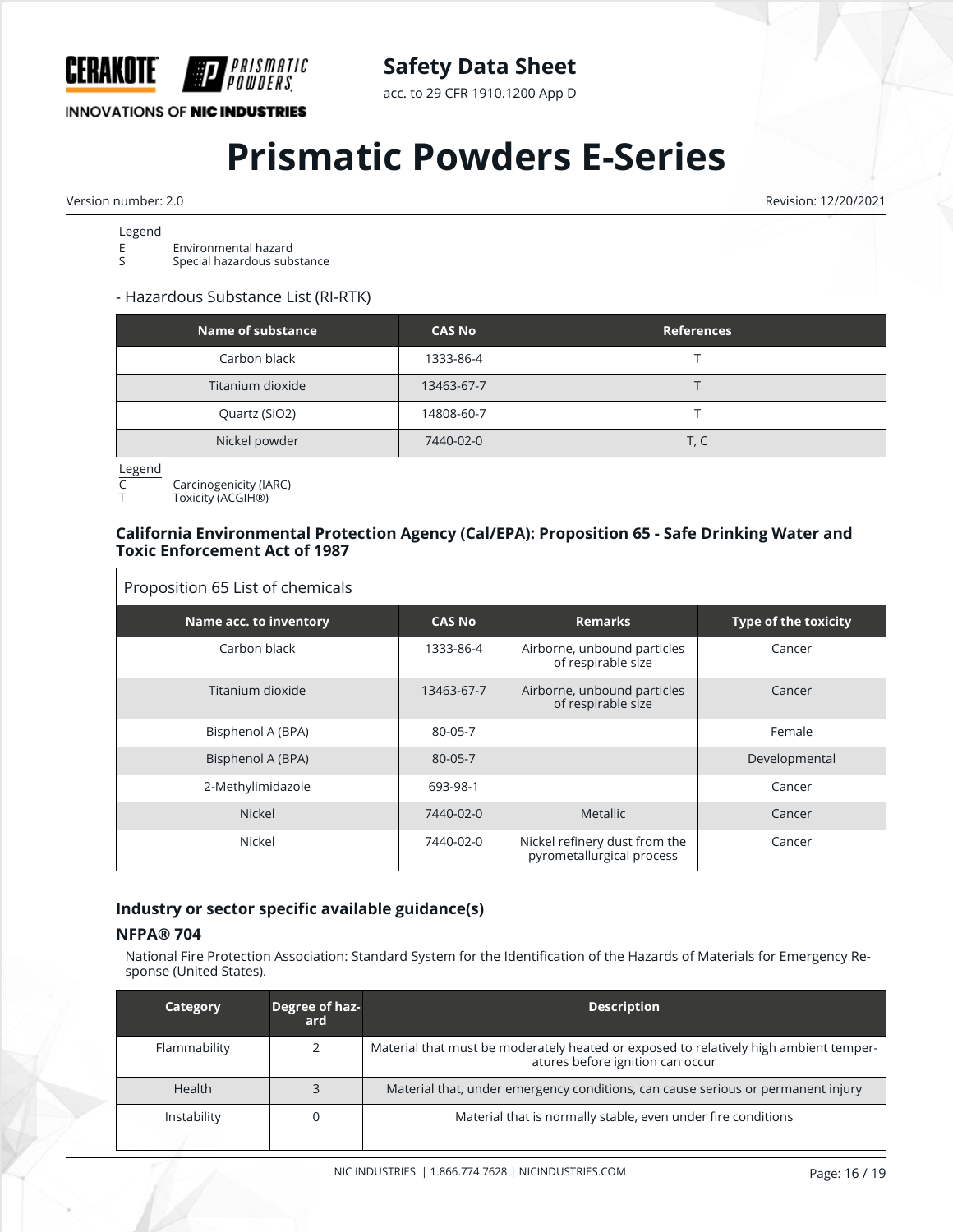

acc. to 29 CFR 1910.1200 App D

#### **INNOVATIONS OF NIC INDUSTRIES**

*PRISMATIC<br>Powders* 

## **Prismatic Powders E-Series**

Version number: 2.0 Revision: 12/20/2021

| <b>Category</b> | Degree of haz-<br>ard | <b>Description</b> |
|-----------------|-----------------------|--------------------|
| Special hazard  |                       |                    |

#### **National inventories**

| <b>Country</b> | Inventory        | <b>Status</b>                  |
|----------------|------------------|--------------------------------|
| AU             | <b>AICS</b>      | All ingredients are listed     |
| CA             | <b>DSL</b>       | All ingredients are listed     |
| CN             | <b>IECSC</b>     | All ingredients are listed     |
| EU             | ECSI             | Not all ingredients are listed |
| EU             | REACH Reg.       | Not all ingredients are listed |
| P              | <b>CSCL-ENCS</b> | Not all ingredients are listed |
| JP             | <b>ISHA-ENCS</b> | Not all ingredients are listed |
| <b>KR</b>      | <b>KECI</b>      | All ingredients are listed     |
| <b>MX</b>      | <b>INSQ</b>      | Not all ingredients are listed |
| NZ             | <b>NZIOC</b>     | All ingredients are listed     |
| PH             | <b>PICCS</b>     | All ingredients are listed     |
| <b>TR</b>      | <b>CICR</b>      | Not all ingredients are listed |
| <b>TW</b>      | <b>TCSI</b>      | All ingredients are listed     |
| <b>US</b>      | <b>TSCA</b>      | All ingredients are listed     |

Legend

| Australian Inventory of Chemical Substances                             |
|-------------------------------------------------------------------------|
| Chemical Inventory and Control Regulation                               |
| List of Existing and New Chemical Substances (CSCL-ENCS)                |
| Domestic Substances List (DSL)                                          |
| EC Substance Inventory (EINECS, ELINCS, NLP)                            |
| Inventory of Existing Chemical Substances Produced or Imported in China |
| National Inventory of Chemical Substances                               |
| Inventory of Existing and New Chemical Substances (ISHA-ENCS)           |
| Korea Existing Chemicals Inventory                                      |
| New Zealand Inventory of Chemicals                                      |
| Philippine Inventory of Chemicals and Chemical Substances (PICCS)       |
| REACH registered substances                                             |
| Taiwan Chemical Substance Inventory                                     |
| Toxic Substance Control Act                                             |
|                                                                         |

#### **15.2 Chemical Safety Assessment**

Chemical safety assessments for substances in this mixture were not carried out.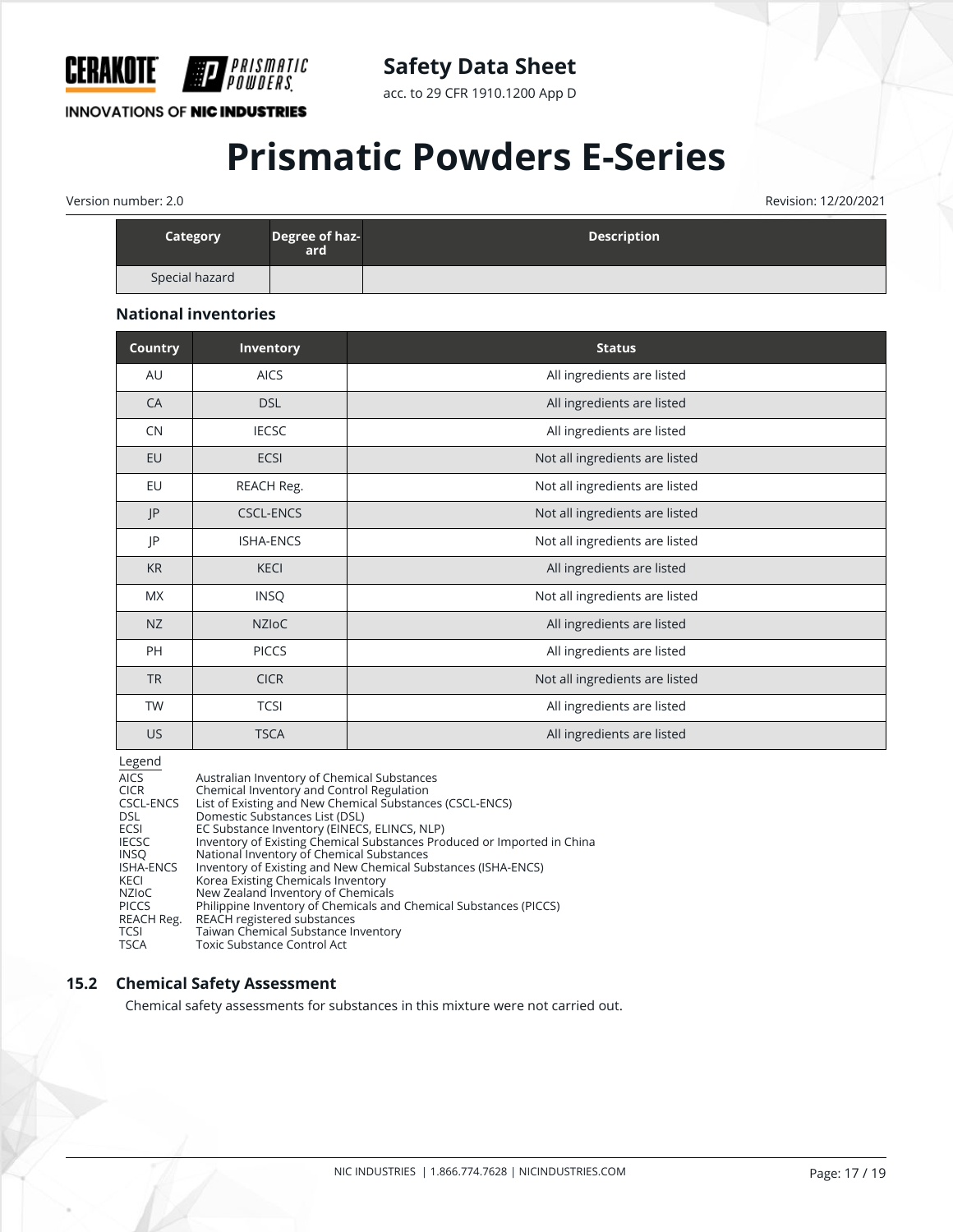

### **Safety Data Sheet**

acc. to 29 CFR 1910.1200 App D

## **Prismatic Powders E-Series**

Version number: 2.0 Revision: 12/20/2021

### **SECTION 16: Other information, including date of preparation or last revision**

#### **Abbreviations and acronyms**

| Abbr.            | <b>Descriptions of used abbreviations</b>                                                                                                                                                                                                             |
|------------------|-------------------------------------------------------------------------------------------------------------------------------------------------------------------------------------------------------------------------------------------------------|
| 29 CFR 1910.1000 | 29 CFR 1910.1000, Tables Z-1, Z-2, Z-3 - Occupational Safety and Health Standards: Toxic and Hazardous Sub-<br>stances (permissible exposure limits)                                                                                                  |
| 49 CFR US DOT    | 49 CFR U.S. Department of Transportation                                                                                                                                                                                                              |
| <b>ACGIH®</b>    | American Conference of Governmental Industrial Hygienists                                                                                                                                                                                             |
| ACGIH® 2021      | From ACGIH®, 2021 TLVs® and BEIs® Book. Copyright 2021. Reprinted with permission. Information on the<br>proper use of the TLVs® and BEIs®: http://www.acgih.org/tlv-bei-guidelines/policies-procedures-presenta-<br>tions/tlv-bei-position-statement |
| <b>ATE</b>       | <b>Acute Toxicity Estimate</b>                                                                                                                                                                                                                        |
| Cal/OSHA PEL     | California Division of Occupational Safety and Health (Cal/OSHA): Permissible Exposure Limits (PELs)                                                                                                                                                  |
| CAS              | Chemical Abstracts Service (service that maintains the most comprehensive list of chemical substances)                                                                                                                                                |
| Ceiling-C        | Ceiling value                                                                                                                                                                                                                                         |
| DEP CODE         | Department of Environmental Protection Code                                                                                                                                                                                                           |
| <b>DGR</b>       | Dangerous Goods Regulations (see IATA/DGR)                                                                                                                                                                                                            |
| EbC50            | $\equiv$ EC50: in this method, that concentration of test substance which results in a 50 % reduction in either growth<br>(EbC50) or growth rate (ErC50) relative to the control                                                                      |
| <b>EC50</b>      | Effective Concentration 50 %. The EC50 corresponds to the concentration of a tested substance causing 50 %<br>changes in response (e.g. on growth) during a specified time interval                                                                   |
| <b>EINECS</b>    | European Inventory of Existing Commercial Chemical Substances                                                                                                                                                                                         |
| <b>ELINCS</b>    | European List of Notified Chemical Substances                                                                                                                                                                                                         |
| ErC50            | ≡ EC50: in this method, that concentration of test substance which results in a 50 % reduction in either growth<br>(EbC50) or growth rate (ErC50) relative to the control                                                                             |
| <b>GHS</b>       | "Globally Harmonized System of Classification and Labelling of Chemicals" developed by the United Nations                                                                                                                                             |
| <b>HHS</b>       | Higher hazard substance                                                                                                                                                                                                                               |
| <b>IARC</b>      | International Agency for Research on Cancer                                                                                                                                                                                                           |
| <b>IATA</b>      | International Air Transport Association                                                                                                                                                                                                               |
| <b>IATA/DGR</b>  | Dangerous Goods Regulations (DGR) for the air transport (IATA)                                                                                                                                                                                        |
| <b>ICAO</b>      | International Civil Aviation Organization                                                                                                                                                                                                             |
| <b>IMDG</b>      | International Maritime Dangerous Goods Code                                                                                                                                                                                                           |
| <b>LC50</b>      | Lethal Concentration 50%: the LC50 corresponds to the concentration of a tested substance causing 50 % leth-<br>ality during a specified time interval                                                                                                |
| <b>LHS</b>       | Lower hazard substance                                                                                                                                                                                                                                |
| <b>MARPOL</b>    | International Convention for the Prevention of Pollution from Ships (abbr. of "Marine Pollutant")                                                                                                                                                     |
| NIOSH REL        | National Institute for Occupational Safety and Health (NIOSH): Recommended Exposure Limits (RELs)                                                                                                                                                     |